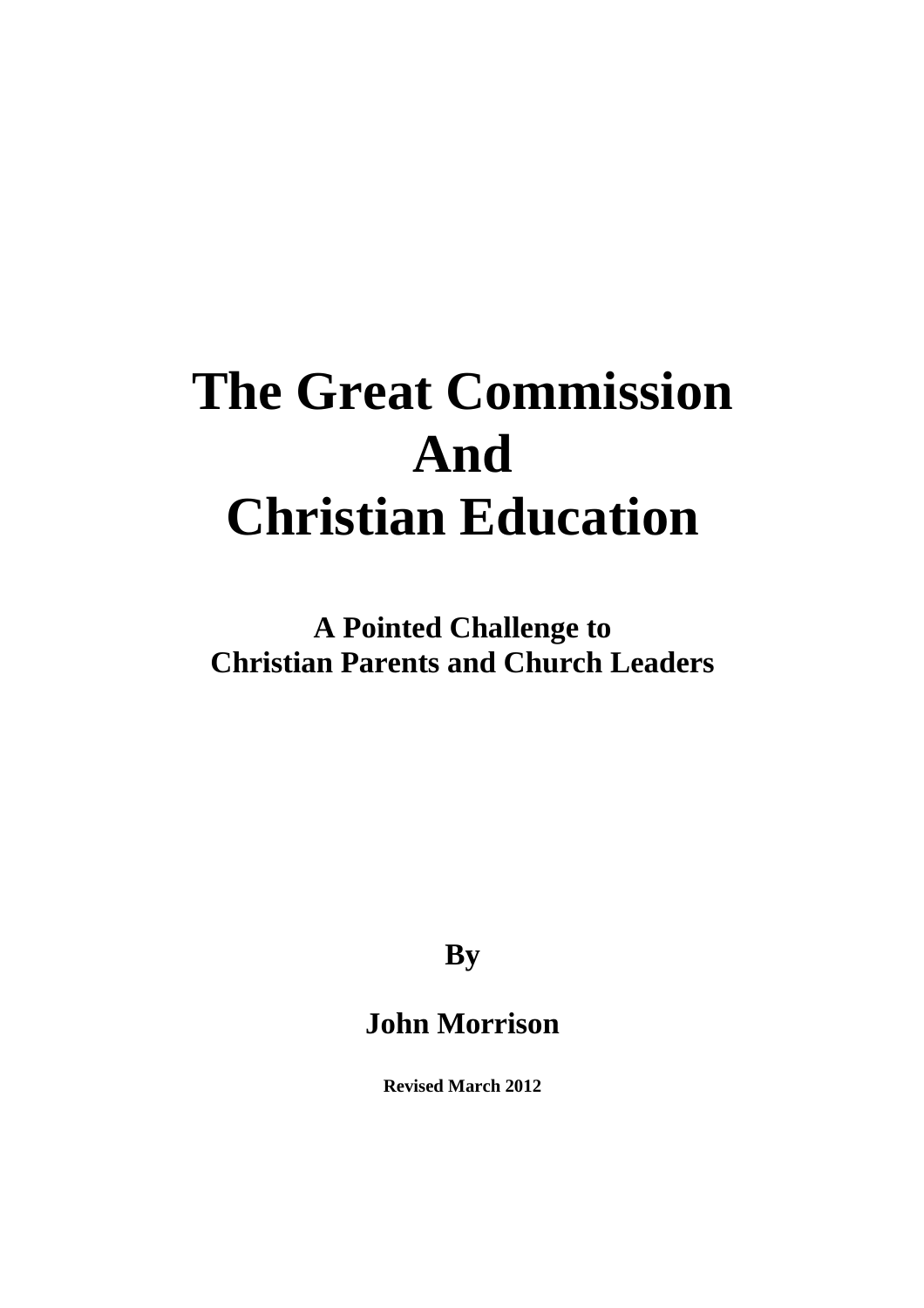### **Acknowledgments**

 It is important to acknowledge the Bible as God's inspired, infallible communication to man. To that end, I trust that the following pages are a reasonable representation of Biblical truth concerning the inherent educational nature of The Great Commission.

 Unless otherwise noted, all Scripture quotations are taken from the New American Standard Bible®, Copyright© 1960, 1962, 1963, 1968, 1971, 1972, 1973, 1875, 1977, 1995 by the Lockman Foundation; used by permission (www.Lockman.org).

This edition was revised in March, 2012.

 I am indebted to C. B. Eavey and his excellent *History of Christian Education.* The overview included in this booklet is largely based on Eavey's research.

 I am most appreciative for the extensive research contained in Rousas John Rushdoony's *The Messianic Character of American Education.* This in-depth study of the philosophy undergirding American public education is an invaluable source concerning the underpinnings of secularism in the public school, much of which is reflected in the following pages.

 I am deeply grateful to the staff and students of the school in which I have labored for the last thirty-plus years. It is in this setting and with these wonderful and patient people that I have learned many of the insights and formed the convictions expressed in the following pages.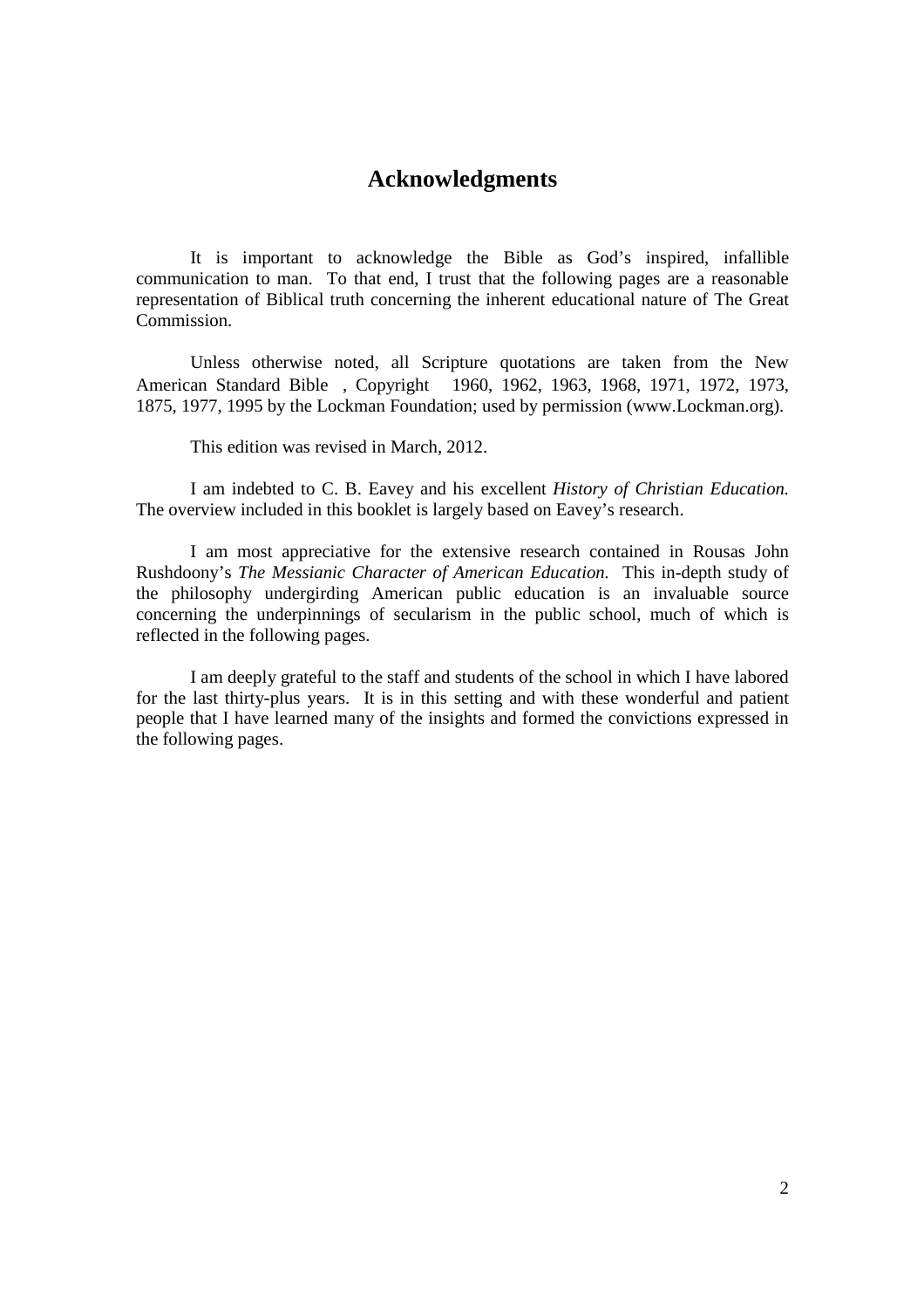*And Jesus came up and spoke to them, saying, "All authority has been given to Me in heaven and on earth. Go therefore and make disciples of all the nations, baptizing them in the name of the Father and the Son and the Holy Spirit, teaching them to observe all that I commanded you; and lo, I am with you always, even to the end of the age. "* 

*Matt 28:18-20 NASB*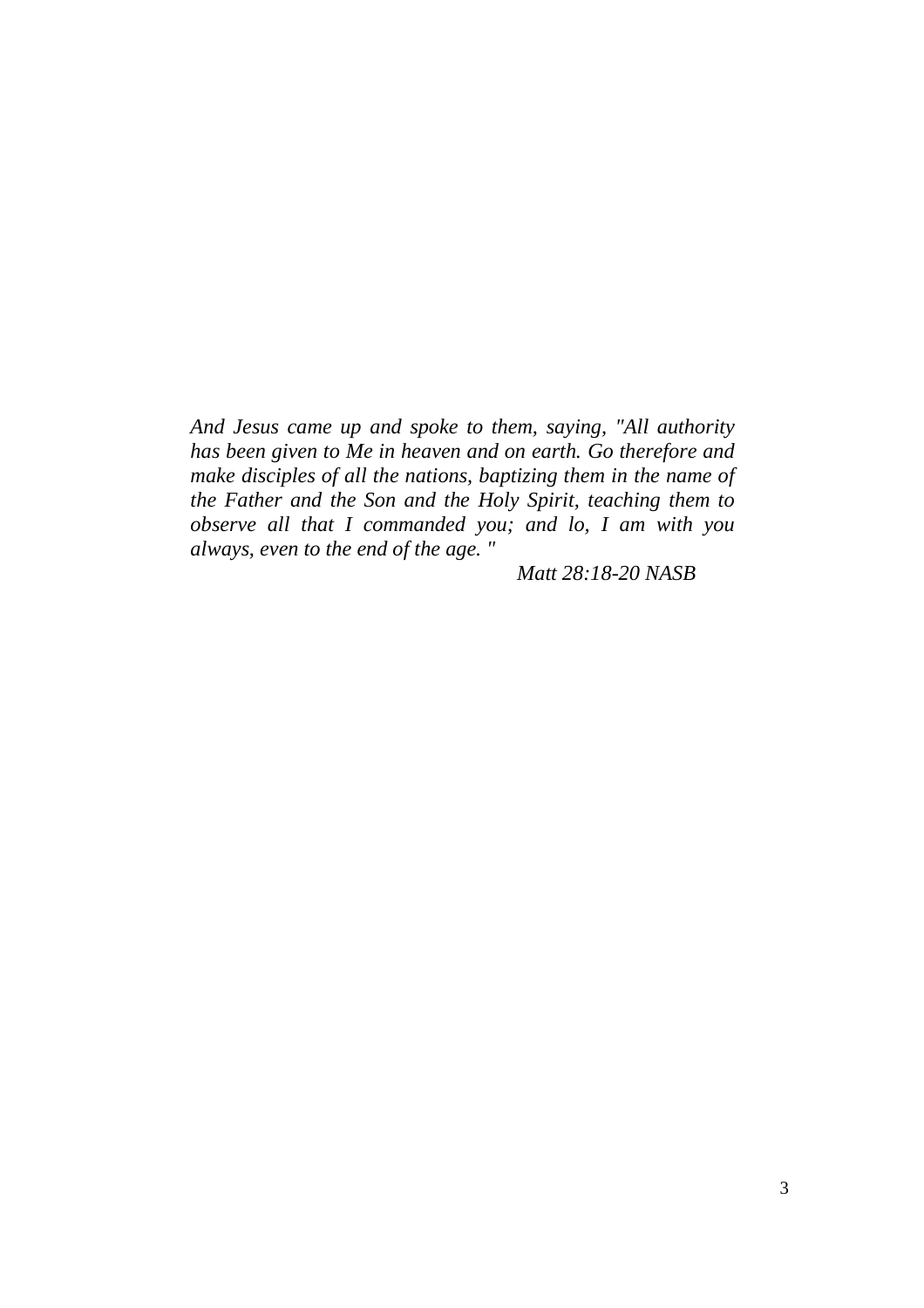## **Introduction**

 Christians often view Christ's final instructions to His followers – The Great Commission – as something fulfilled primarily by missionaries working on foreign soil and directed toward those who have never heard the Gospel. While such missionary endeavor is certainly an essential element of His imperative to the church, it is not the only aspect of Christ's command. The Great Commission applies equally to the education and training by the local church of its own members. More specifically, as history demonstrates, if the church is not successful in fulfilling the Great Commission *with its own youth*, it has fumbled the ball, so to speak, in one of its primary areas of responsibility. This paper will demonstrate this point as it examines the last one hundred plus years of the Christian education movement in America.

 These pages are intended to challenge church leaders, parents, and others who are concerned with serving our Lord Jesus in seeing the importance of bringing to bear the full resources of the local church upon the education and training of its youth as a strategic response to The Great Commission. Indeed, we will see that an emphasis on ministering to youth was one of the church's highest priorities at various times in its history. When it focused on this task, the church prospered, and its influence in culture was at its highest level of penetration.

 But beginning in the mid-1800's, something profoundly shifted in how Church leadership viewed the role of the church and its responsibility to educate its youth. The result of this change, as we shall see, has had a devastating impact in terms of the loss of much of the church's youth to the secular culture. The whirlwind of secularism in America continues to gain speed and is sweeping many in the Christian community – especially youth – into its subtle philosophies of syncretism and relativistic notions about the nature of truth. Unless the church and Christian parents fully awaken to this threat, great harm will continue to be done. Not least among the consequences: the church will increasingly be pushed into a place of cultural irrelevance by the larger, secular society.

 It is not too late for the church to reclaim much of its influence, not only in the larger culture, but also with its impact upon its own youth. Success or failure will depend largely upon the church's wholehearted obedience to every aspect of the Lord's Great Commission. As pointed out by Paul, the church is "the pillar and support of the truth" (1 Timothy 3:15). It is God's primary means of communicating truth about Himself to mankind. Furthermore, Jesus begins The Great Commission by stating:"All authority has been given to Me in heaven and on earth" (Matthew 28:18). The church is God's primary mouthpiece for the dissemination of His truth; therefore, it should not be sitting back in a passive manner when it comes to discharging this solemn responsibility *in all potential areas of its influence*. Rather, the church should be aggressively and fearlessly engaged in this greatest of causes, and nowhere with any more vigor and energy than with its youth*.*

May the following pages challenge and stimulate Christian leaders, parents and the church-at-large to reclaim the traditions of education and discipleship practiced by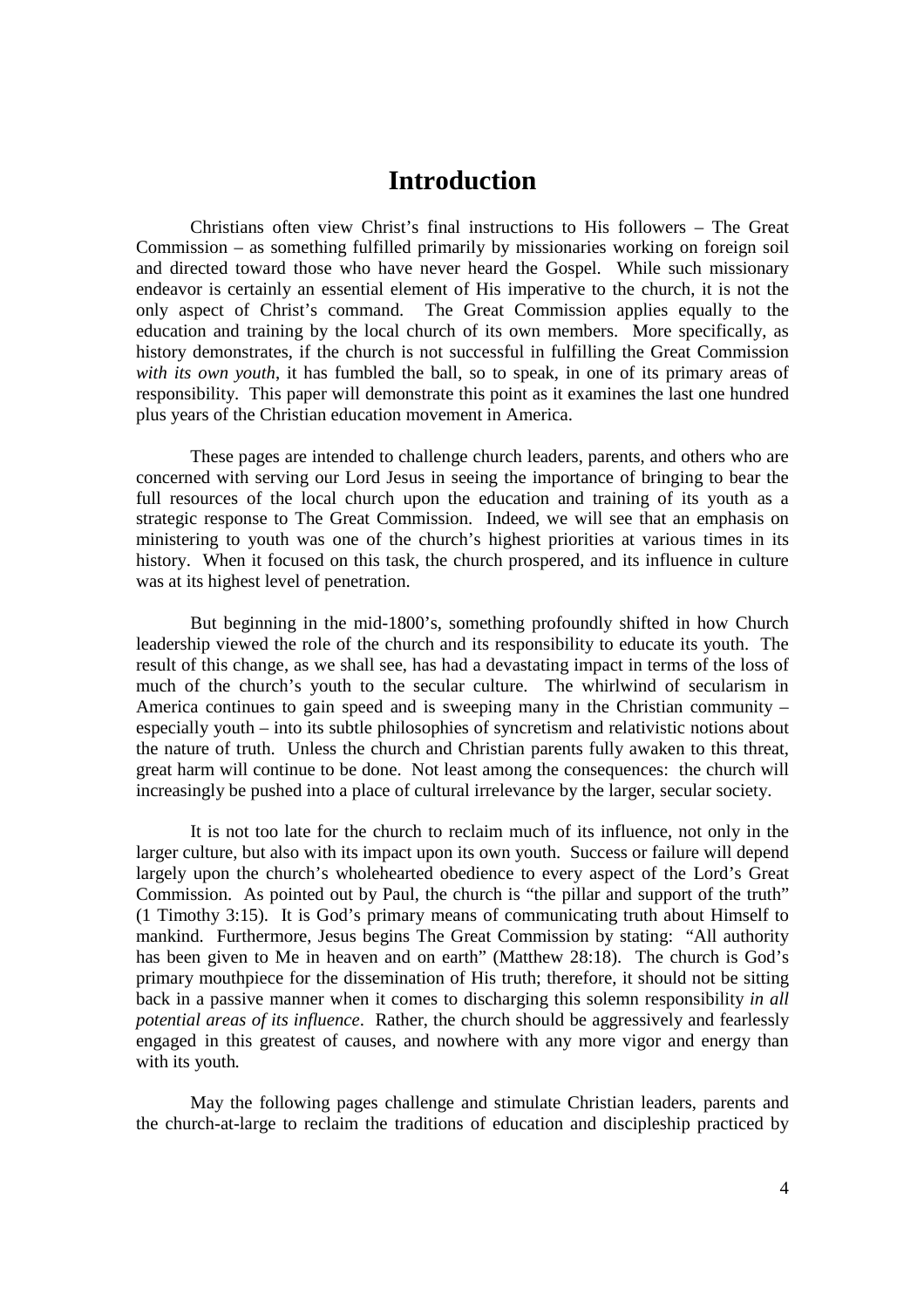our forefathers, especially as they apply to our youth. May our generation of believers catch this vital vision and work diligently at rebuilding the wall where it has been breached, laying a solid foundation for the next generation to carry the torch of Christianity forward with renewed vigor and effectiveness!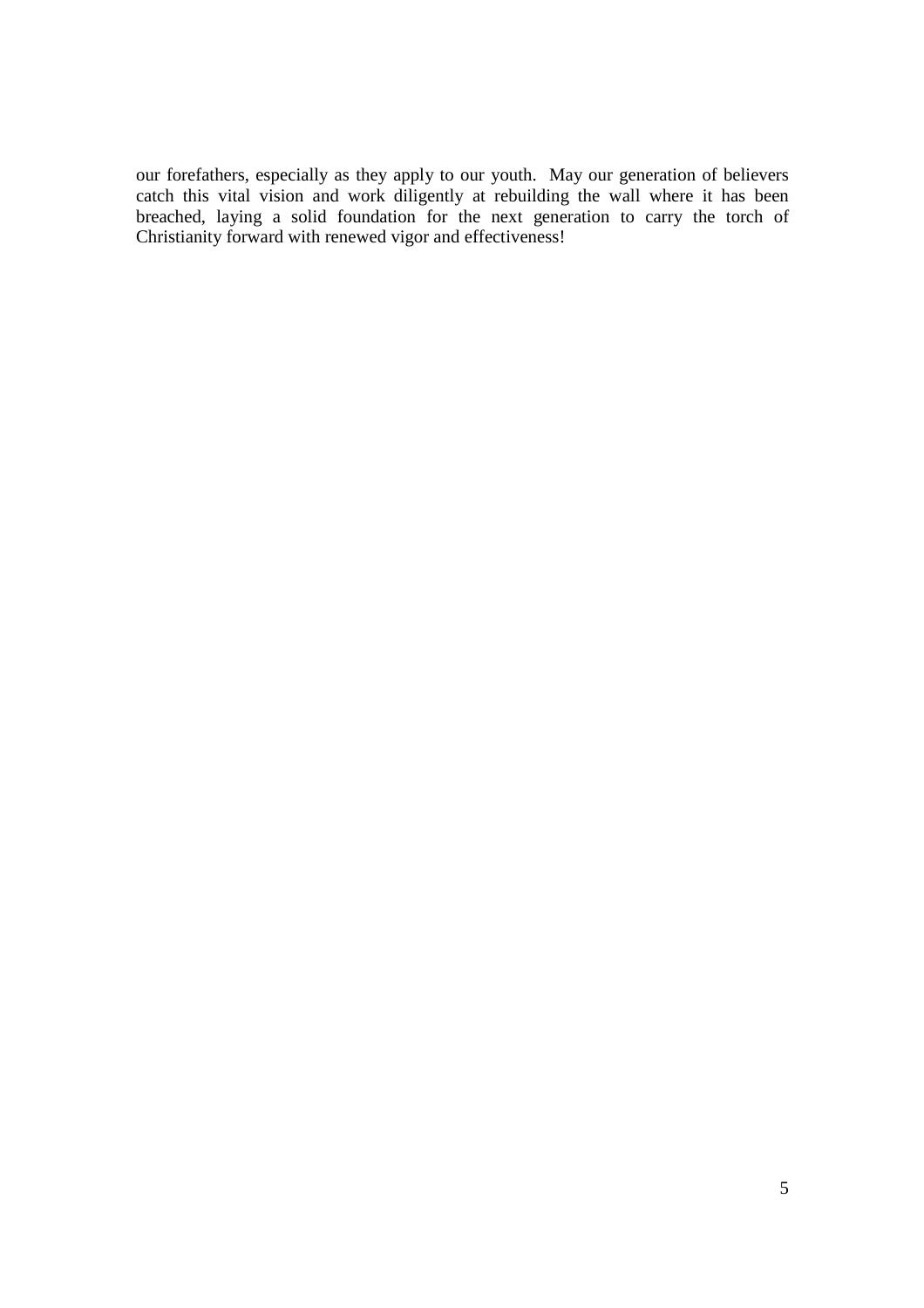# **The Great Commission And Christian Education**

#### **A Pointed Challenge to Christian Parents and Church Leaders**

*And Jesus came up and spoke to them, saying, "All authority has been given to Me in heaven and on earth. Go therefore and make disciples of all the nations, baptizing them in the name of the Father and the Son and the Holy Spirit, teaching them to observe all that I commanded you; and lo, I am with you always, even to the end of the age. "* 

*Matt 28:18-20 NASB*

At the heart of this profound directive given by our Lord to His followers is the imperative to educate. The Greek word usually translated *make disciples* is *matheteuo* (math-ayt-yoo'-o), meaning literally "to make a disciple; to teach, instruct."<sup>1</sup> The King James Version expresses this sense of meaning by rendering verse 19 as "teach all nations" rather than "make disciples." This imperative is repeated by all the major translations in verse 20: "teaching them to observe all that I commanded you…."

The act of teaching means simply "to instruct; to inform; to communicate to another the knowledge of that of which he was before ignorant."<sup>2</sup> This impartation of knowledge is the essence of what it means to educate; thus, we can conclude that education is at the heart of Jesus' Great Commission to His followers. James Orr, recognizing the essential role of education in Christianity, declared, "If there is a religion in the world which exalts the office of teaching, it is safe to say that it is the religion of Jesus Christ...."<sup>3</sup> This educational endeavor is essential both to the missionary aspect of converting non-Christians to faith in Christ (*making disciples)* as well as the ongoing, nurturing emphasis of helping ensure their subsequent growth to maturity as believers (*teaching them)*.

In this context, we must not make the all-too common mistake of stereotyping the Great Commission: that it is being fulfilled primarily in some distant place – on some

<sup>&</sup>lt;sup>1</sup> John Henry Thayer, *The New Thayer's Greek-English Lexicon*, (Lafayette, IN: Alpha Omega, © 1981). 2 Noah Webster, *American Dictionary of the English Language* (San Francisco, CA: Foundation for

American Christian Education; Reprint of Noah Webster's First Edition [1828] of An American Dictionary of the English Language, Third Ed., 1983).

<sup>&</sup>lt;sup>3</sup> James Orr, *The Christian View of God and the World*, (Grand Rapids: Eerdmans, 1954; 1<sup>st</sup> ed., 1893), p. 20.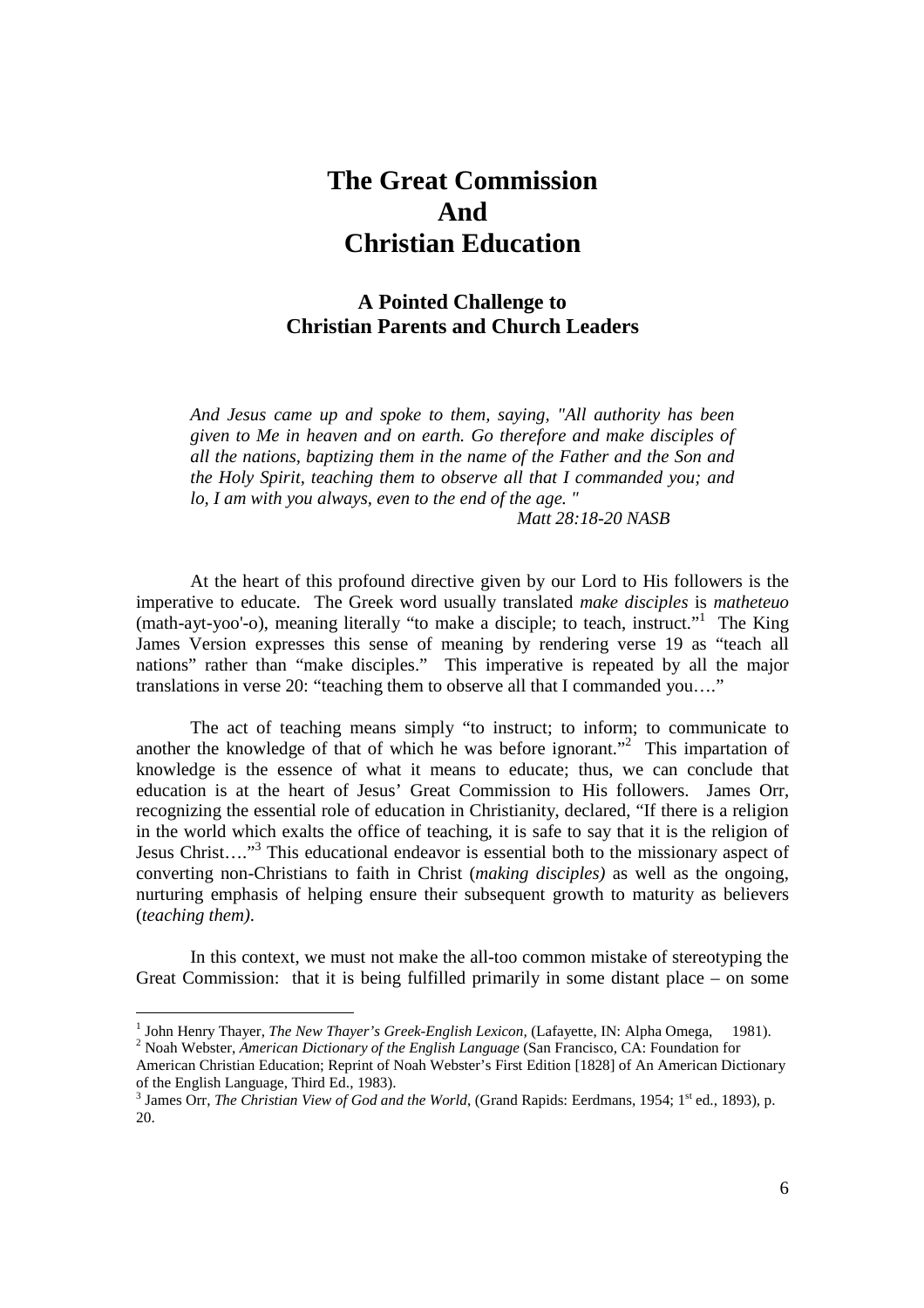foreign mission field. Its application should apply equally to the local church in terms of its community outreach and the on-going education of its own members and others within its scope of potential influence. One might even ask, "If the church is unable to effectively fulfill this Great Commission within its own local sphere of influence, how is it qualified to minister effectively in the more traditional 'missions' context on a translocal level?"

Thus, the fulfillment of the Great Commission in its *local sphere* of influence is a strategic issue for the contemporary church and has everything to do with its relevance in our culture. Concerning the vitality and influence of the church throughout its history, C. B. Eavey observed:

So long as the church continued this practice of teaching the Bible it thrived, but when it neglected its teaching function it declined in spiritual  $life.<sup>4</sup>$ 

The educational function of the church is vital to its effectiveness in accomplishing its primary commission to make and develop disciples. When the church abdicates or loses its focus on this most important priority, there is a subsequent decline in its spiritual vitality. Let us consider a historical backdrop to help illustrate the importance of this educational component in enabling the church to successfully fulfill its God-given commission.

#### **The Educational Emphasis in the Life of Christ and the Early Church**

If one word could be used to characterize the earthly ministry of Jesus Christ, it would be the word *teach*. From the beginning of His public ministry – "And Jesus was going about in all Galilee, teaching in their synagogues<sup> $5$ </sup> – to just before His crucifixion – "And He was passing through from one city and village to another, teaching, and proceeding on His way to Jerusalem"<sup>6</sup> – the words *teach* or *teaching* are used fifty-eight times to describe the heart of His ministry. This is consistent with John's description of Jesus as "the Word"<sup>7</sup> . The obvious function of a word is to facilitate communication from one to another. Jesus is God's ultimate expression of Himself to man. This communication was expressed primarily through the example of His life coupled with His teachings to His followers. It is in this context that Jesus gave His disciples the Great Commission, commanding them to follow His example in teaching others: "And opening His mouth He began to teach them, saying...."<sup>8</sup>

We see this pattern emulated by the apostles throughout the book of *Acts.* The church age was begun with a profound outpouring of the Holy Spirit, accompanied by the stirring words of Peter instructing his hearers in the truth about Jesus Christ and God's

 4 C. B. Eavey, *History of Christian Education,* (Moody Press, Chicago, ILL, 1971), p. 189.

 $<sup>5</sup>$  Matthew 4: 23b.</sup>

<sup>6</sup> Luke 13:22.

 $<sup>7</sup>$  John 1:1.</sup>

 $<sup>8</sup>$  Matthew 5:2.</sup>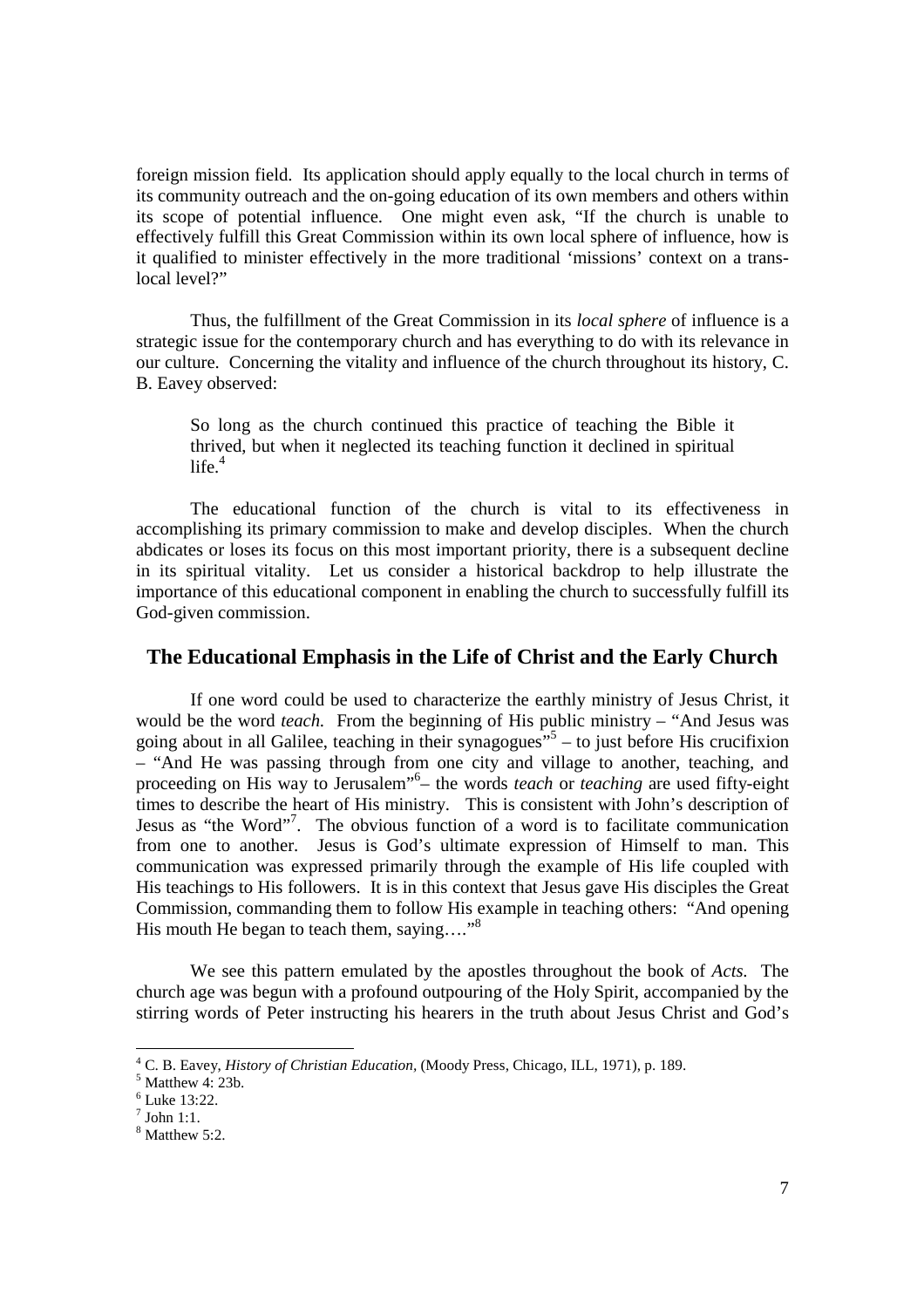plan for mankind's redemption. Immediately following the conversion of over three thousand people who received Peter's words, Luke records that "they were continually devoting themselves to the apostle's teaching…."<sup>9</sup> We see here both aspects of the Great Commission: the making of disciples through the preaching of the Gospel, as well as the on-going teaching intended to nurture these new believers toward maturity of faith.

This pattern holds true throughout the earliest days of the newborn church*.* From its beginning, the spread of the gospel was characterized by vigorous teaching—"And every day, in the temple and from house to house, they kept right on teaching and preaching Jesus as the Christ."<sup>10</sup> The Jewish leaders acknowledged the nature of what was happening when they hauled the apostles before the Jewish council and charged them with "[filling] Jerusalem with your teaching…." <sup>11</sup> Nor was this teaching emphasis a short-lived phenomenon. When Paul arrived in Corinth, Luke records that "he settled there a year and six months, teaching the word of God among them."<sup>12</sup> The impartion of God's truth in the form of the apostle's teaching was the foundation used by the Holy Spirit to establish an enduring church. Interestingly, the last two verses in *Acts* close with this same theme. Describing the ministry of Paul in Rome, Luke observed:

And he stayed two full years in his own rented quarters, and was welcoming all who came to him, preaching the kingdom of God, and teaching concerning the Lord Jesus Christ with all openness, unhindered.<sup>13</sup>

#### **The Priority of Education in the Pre-Reformation Church**

We see this emphasis on education in other strategic movements in the subsequent history of the church. In his excellent book, *History of Christian Education,* C. B. Eavey includes the following pre-Reformation examples:

- The Waldenses were a group located in the central Alpine regions of Europe who stood against the corrupt practices of the Roman church. According to Eavey, they "Always and everywhere…observed the practice of regular reading of the Bible, regular daily family worship, and regular instruction of individuals, with special emphasis directed toward establishing children in Bible truth."<sup>14</sup> Teaching was conducted primarily by laymen going out two by two and from house to house, instructing entire families and villages.
- The Albigenses neighbors of the Waldenses were located in the Italian and French alpine valleys. They were severely persecuted by the Roman church, but in spite of opposition, maintained their corporate faith as a

 $9^{9}$  Acts 2:42.

 $^{10}$  Acts 5:42.

 $^{11}$  Acts 5:28.

<sup>&</sup>lt;sup>12</sup> Acts 18:11. <sup>13</sup> Acts 28:30-31.

<sup>14</sup> C. B. Eavey, *History of Christian Education,* (Moody Press, Chicago, ILL, 1971), p. 117.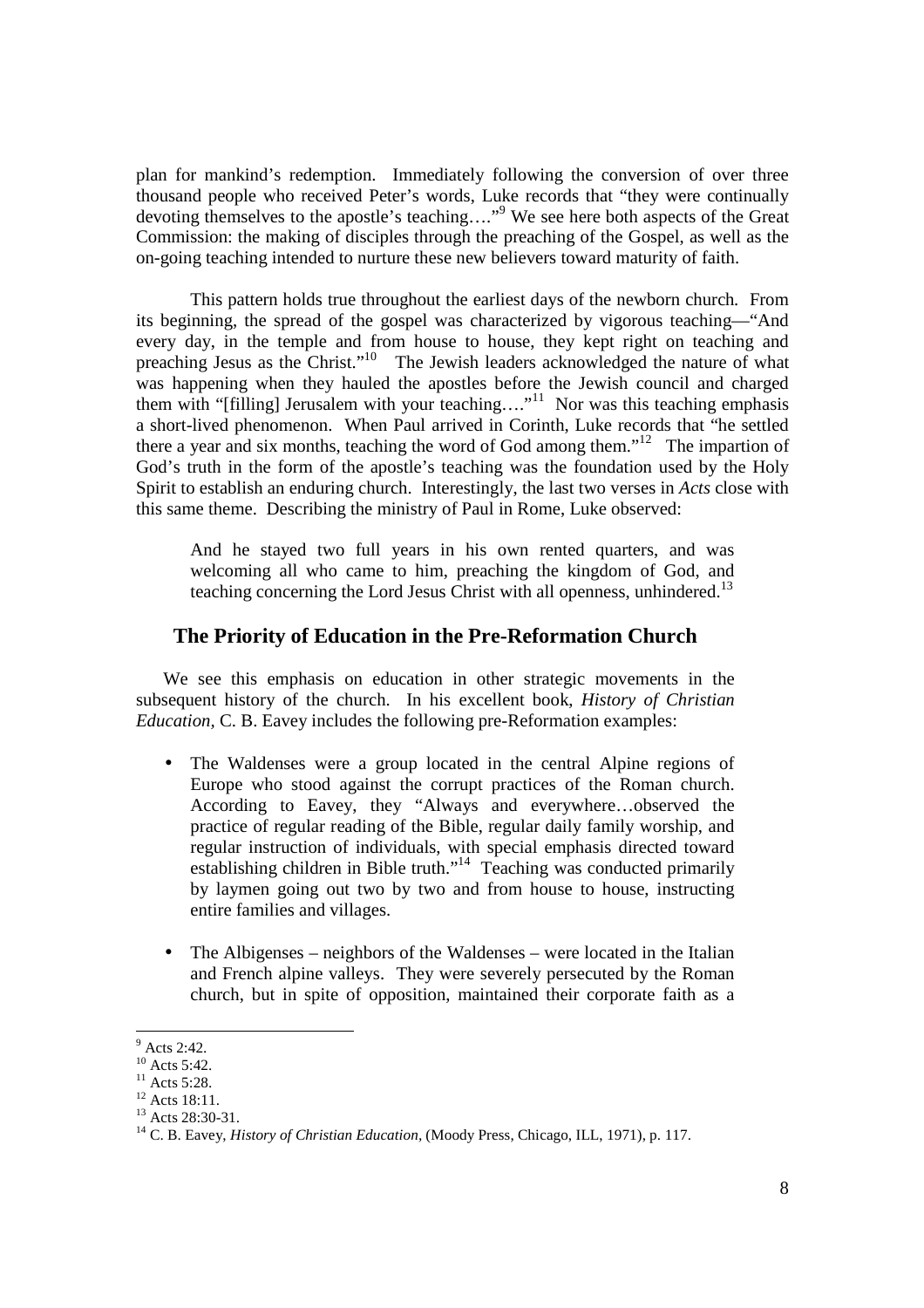result of a strong emphasis on Bible instruction by parents to their children and a system of itinerant teachers who directed their efforts toward the larger community of believers.<sup>15</sup>

- John Wycliffe and his followers, known as the Lollards, believed in the supremacy of the Bible. Wycliffe is perhaps best known for his work on the first English translation of the Bible, but what is equally significant was his commitment to the education of the common man and woman in order to help them become literate in the Bible's content. In order to accomplish this, Wycliffe and his disciples carried on an aggressive campaign to educate their followers through the distribution of literature and by forming teams of itinerant teachers and preachers.<sup>16</sup>
- John Huss and his followers believed education to be vital to the spread of the Gospel and on-going nurture of its converts. They established a system of schools and a university with the express purpose of preparing young men as gospel workers. In addition, they published one of the first Bible translations in the vernacular of the people. Schools were considered essential in teaching the populace – especially the youth – to read God's word.<sup>17</sup>
- The Brethren of the Common Life represented a strategic pre-Reformation movement. Identified primarily with its Dutch founder Gerhard Groote, this group emphasized the pure teachings of the Bible and their simple application to the common man and woman. They also emphasized teaching the general population to read in order to be able to study the Scriptures in their own language. As a result, they were devoted to education—especially focused on youth—whom they believed represented the future of the church. $18$

There were other notable movements between the time of the original apostles and the Reformation, but the above serve as remarkable examples of what some call "the remnant" church. These believers stayed true to the fundamental doctrines and truths of Christianity, despite the persecution and opposition they experienced at the hands of the secular society and the corrupt Roman church. While these groups may have had some contact with each other, for the most part they were independent movements and serve as testimony to God's faithfulness in maintaining the early church traditions and purity of faith, despite much opposition from institutional religion. It is noteworthy that each movement was characterized by a common reliance on education—with a special emphasis on the education of youth—as a primary means of spreading, maintaining and increasing the vitality of their spiritual life.

<sup>&</sup>lt;sup>15</sup> Ibid., p. 119.

<sup>16</sup> Ibid., p. 118.

 $17$  Ibid., p. 118.

<sup>18</sup> Ibid., pp. 130-131.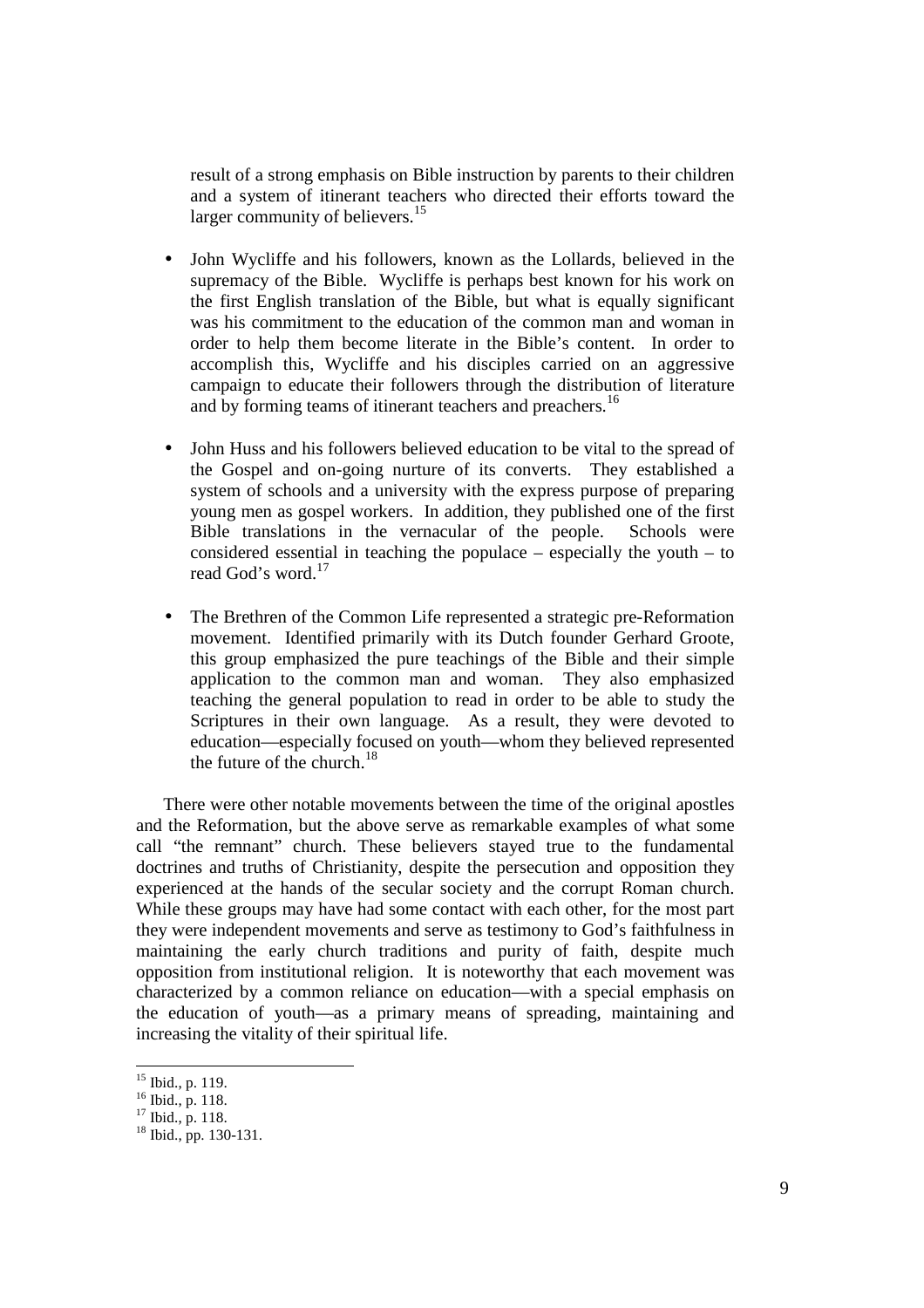#### **Christian Education and the Reformation**

The movements referred to above laid the foundation for the Reformation, a widespread breaking away by believers in northern and central Europe from the Roman church. In this larger movement, we see the same emphasis on education as a primary means for establishing and nourishing the church.

• The Brethren of Common Life, mentioned above, developed into one of the primary influences in the Reformation movement. Recognizing the value of Christian education at all levels—especially with youth—the Brethren encouraged their followers to view the vocation of teaching as one of the greatest means to spread and establish the gospel among the general populace. They were greatly respected by the larger culture as a result of their simple, genuine Christian lifestyle. As a result, Brethren teachers were in great demand in the public schools. They had freedom to teach their Christian doctrines and beliefs, and they did so with the support and encouragement of the local governmental authorities.

In this environment, they influenced whole communities through their religious teachings. They also were responsible for establishing numerous Christian schools and making it possible for those without means to attend through the charity of the larger church community. It is hard to overstate the profound spiritual influence that the Brethren had in northern Europe through their educational endeavors.<sup>19</sup>

• The name most commonly associated with the Reformation is that of Martin Luther. Luther viewed education as the primary means for furthering the gospel and placed special emphasis on the Christian education of youth. The following remarks have been attributed to him: "I am very much afraid that schools will prove to be the great gates of hell unless they diligently labor in explaining the Holy Scriptures, engraving them in the hearts of youth. I advise no one to place his child where the Scriptures do not reign paramount."<sup>20</sup>

Luther believed that Christ-centered schools should be operated at public expense and education made compulsory for all children, regardless of their social class. The ultimate goal of such universal education was to teach people to read the Bible. Furthermore, he believed good government could be established and sustained only by an enlightened,

 $19$  Ibid., p. 140.

<sup>&</sup>lt;sup>20</sup> *What Luther Says, Compiled by Ewald M. Plass (Concordia Publishing House, St. Louis, MO, © 1959),* p. 449.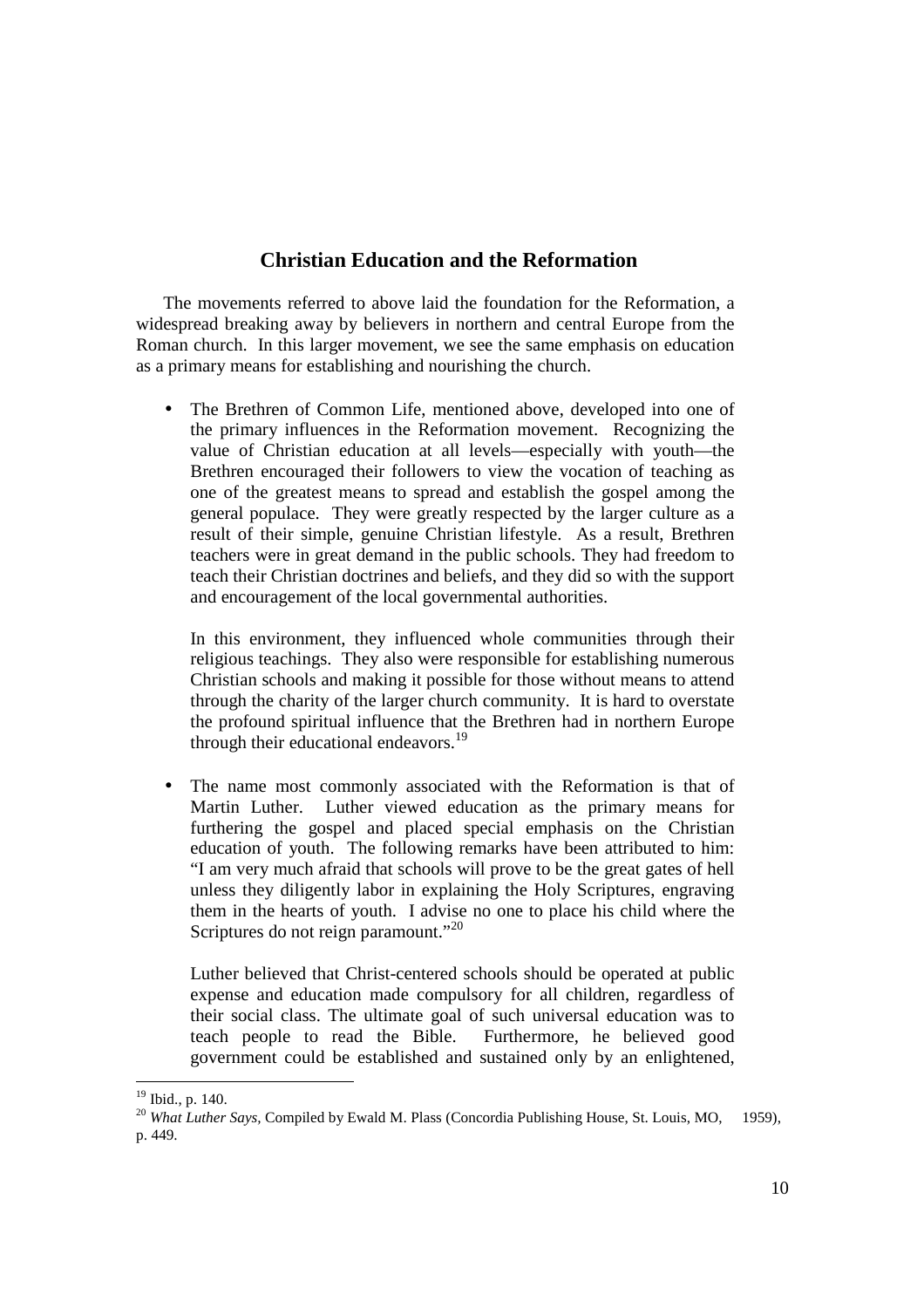educated populace. In Luther's view, the vocation of teaching was exceeded in importance only by that of the pastor. $^{21}$ 

• John Calvin, one of the theological giants of the Reformation, viewed education as being at the heart of the propagation of the Gospel. His efforts included the founding of schools and the promotion of education for all ages. In particular, he believed it was the special duty of the church to educate its children and proposed doing so through a universal system of schools designed to teach fundamental academic disciplines rooted in Biblical truths. He was instrumental in founding the University of Geneva, which quickly became a leading center for all of northern Europe in training Christian workers to serve not only as teachers and pastors, but also in civil government. $^{22}$ 

Calvin's systematic theology and his philosophy of education had widespread influence on other strategic Reformation leaders and movements. John Knox drove the establishment of Calvin's system of education in Scotland where he made the church responsible for providing a Christian education for all classes and both genders of children. The inclusion of females in the educational process was significant because of the long-standing tradition of educating males only.

In France, the Huguenots founded many elementary and secondary schools in the pattern modeled by Calvin. This model was repeated in England, Holland, Germany, Switzerland, and even as far away as colonial America, as Calvin's systematic theology and emphasis on Christian, church-sponsored education became what some consider the primary flow of the Reformation movement.

Eavey points out that Calvin's establishment of the Academy of Geneva became the "nursery of Protestant preachers and teachers for other lands," as well as the model for the University of Leyden, the University of Edinburgh, Cambridge, and Harvard, among others.<sup>23</sup> Indeed, it is hard to overstate the influence of Calvin's philosophy of Christian education. It was applied throughout much of northern Europe, England and America at all levels of education—from the elementary school to the university.

Coupled with his systematic theology and his philosophy of civil government, Calvin's philosophy of Christian education was a primary force used to drive the formation of the modern constitutional governments of these nations.

 $21$  C. B. Eavey, p. 148.

 $22$  Ibid., p. 150.

 $^{23}$  Ibid., p. 164.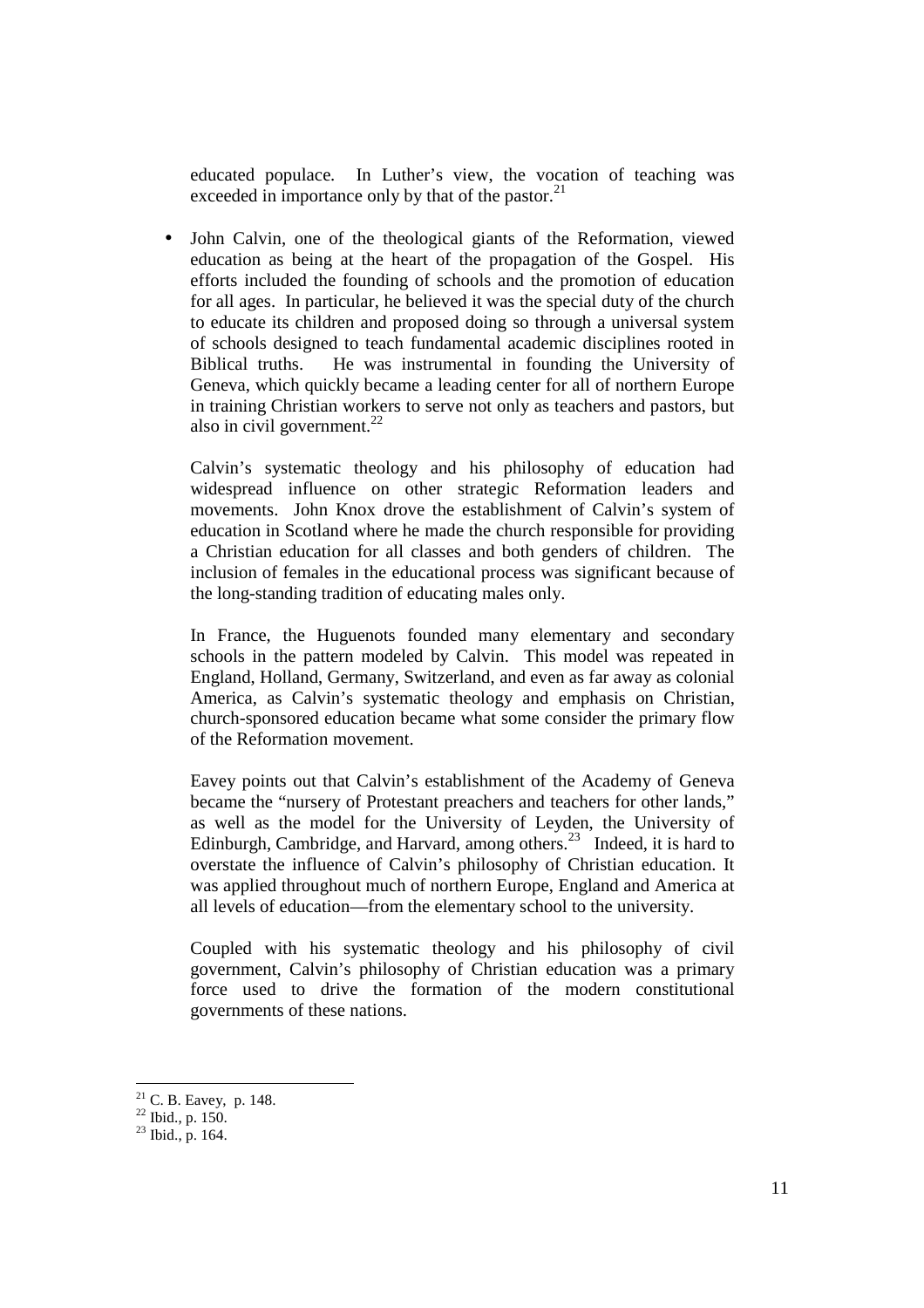As was the case with the pre-Reformation movements, education was perhaps the most vital element in the spread of the gospel throughout the Reformation movement. According to Eavey,

Every Reformation leader, including Luther in Germany, Calvin in France and Switzerland, Zwingli and Beza in Switzerland, Knox in Scotland, Cranmer and Ridley in England, and Ussher in Ireland, recognized the need for stressing the church school idea as the basis for the growth of the church. $24$ 

#### **Education and the Post-Reformation Years**

Before moving on, let us consider a few post-Reformation examples of the essential role of education in the fulfillment of the Great Commission.

• John Comenius  $(1592 - 1670)$  is considered the "father of modern" education" by many Christian scholars because of his theories on educational methodology and how children best learn. What modern, secular textbooks often leave out is that Comenius was also dedicated to the cause of Christian education. He was invited by the governments of several countries to reconstruct their educational systems. Through this restructuring work, Comenius was able to exert significant influence toward a Christian education for all children.

In particular, Comenius believed that educational systems should be grounded in the Biblical worldview and that Christian truth should be integrated into each academic discipline. He placed special emphasis on the primary role of parents in instructing their children in the fundamentals of faith, believing that schools could then be used effectively to reinforce parental influence in a more formal, academic setting.<sup>25</sup>

• John Wesley, the great English revivalist and the founder of Methodism, placed special emphasis on the education of children as well as small group instruction for converts. Concerning the strategic place of youth, he believed "God begins his work in children,"<sup>26</sup> and that unless children were well educated in the fundamentals of faith, the revival taking place in his day would last for only one generation.<sup>27</sup> Some scholars attribute to Wesley the seeds that later blossomed into the Evangelical Sunday School movement.

<sup>-</sup> $24$  Ibid., p. 219.

 $^{25}$  Ibid., 169-172.

<sup>26</sup> H. C. Trumbull, *Yale Lectures on the Sunday School* (Philadelphia, John D. Wattles, 1888), p. 107-108. Cited by C. B. Eavey, p. 221.

 $27$  C. B. Eavey, p. 221.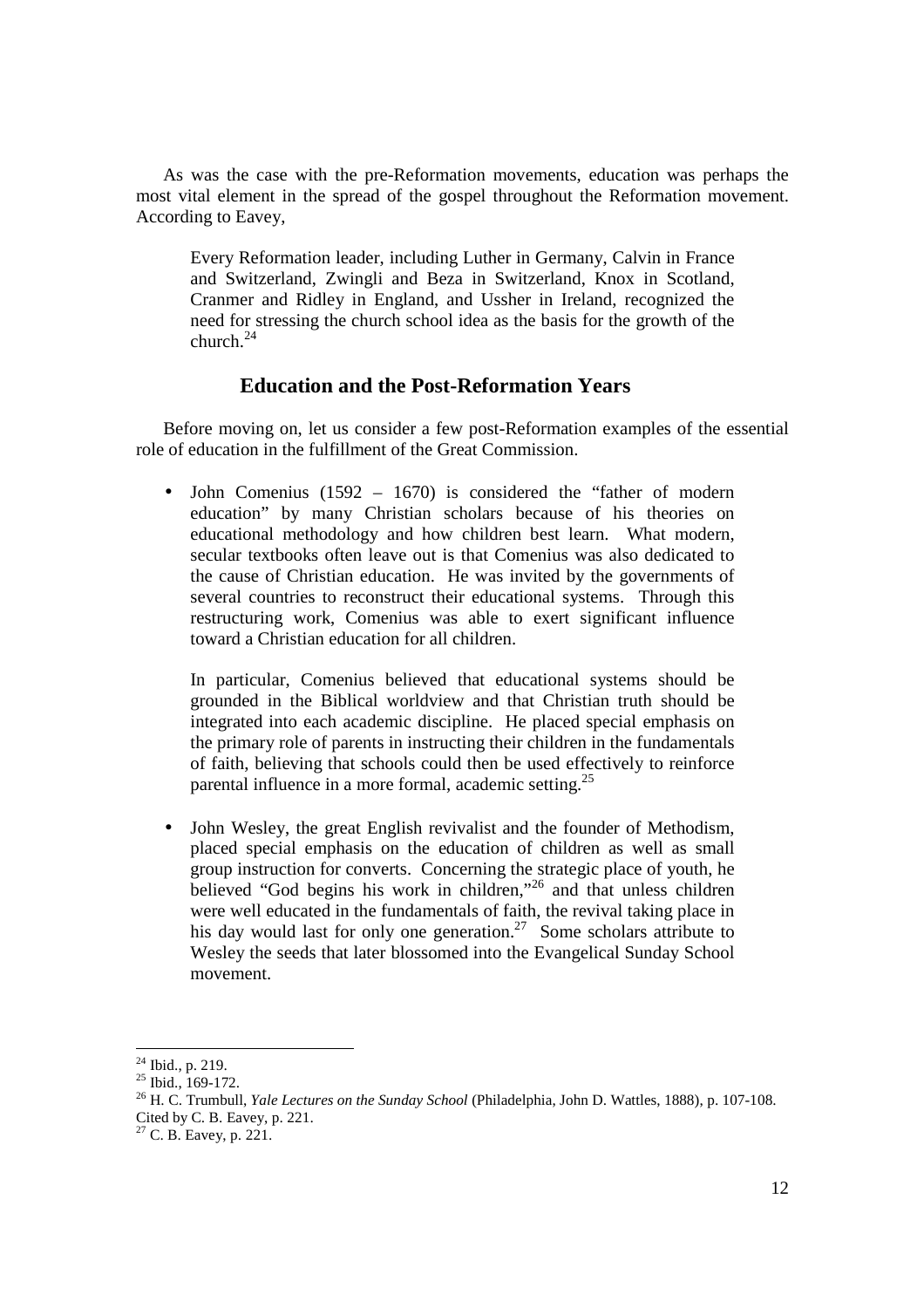The history of general education in America is unique because it was overtly Christian from its very beginning. Those original colonists were, for the most part, religious dissenters who left Europe in order to pursue their faith in the freedom available in the unspoiled American wilderness. The Puritans were dissenters with Calvinistic roots who fled the oppression of the Church of England. They settled much of New England and established church schools in the traditions of Calvin. The Huguenots—French protestants with Calvinistic roots—settled in the Carolinas. Many Dutch Calvinists settled in New York; the Scotch-Irish Presbyterians concentrated in New Jersey; the German Lutherans and those of Anabaptist traditions settled much of Pennsylvania. Maryland was originally predominantly Catholic, but even there Protestants were soon in the majority. $28$ 

Eavey points out that many of these early settlers throughout the young nation came as whole congregational units. What they all had in common was their commitment to educate their children in their Christian faith, and they established schools to that end. Furthermore, the original American colleges, including Harvard, William and Mary, Princeton, and Yale were founded to prepare young men as ministers of the gospel.

• One quite remarkable example in the history of Christian education is the Sunday school movement. Many readers may be surprised to learn that the roots this movement began through the efforts of laymen who had a burden for the great numbers of uneducated, un-churched children who lived in the lower class districts of large cities, such as London. One such individual was Robert Raikes, the editor of a newspaper in Gloucester, England. Moved with compassion for these neglected children, he hired people to gather them into groups one day a week—Sunday—for the express purpose of giving them a religious education. His and similar efforts met with such remarkable success that the Sunday school grew into a powerful evangelical movement throughout England, Europe, and the United States.<sup>29</sup>

In America, the Sunday school movement was largely rooted in a formal union of laymen with a burden to reach American youth who were being adversely affected in terms of their religious faith by the secular, public schools. This union was remarkable in its ability to cross denominational lines, focusing on teaching "the essential truths of our common faith, without reasonable offense to anyone touching matters of unessential importance."<sup>30</sup> This non-sectarian movement had a profound influence

 $28$  Ibid., p. 189.

<sup>&</sup>lt;sup>29</sup> Ibid., pp. 224-229.

<sup>&</sup>lt;sup>30</sup> Edwin Wilbur Rice, *The Sunday-School Movement, 1780-1917, and the American Sunday-School Union, 1817-1917* (Philadelphia: The American Sunday-School Union, 1917), p. 80. Quotation from the Act of Incorporation, Section 2. Cited by C. B. Eavey, p. 235.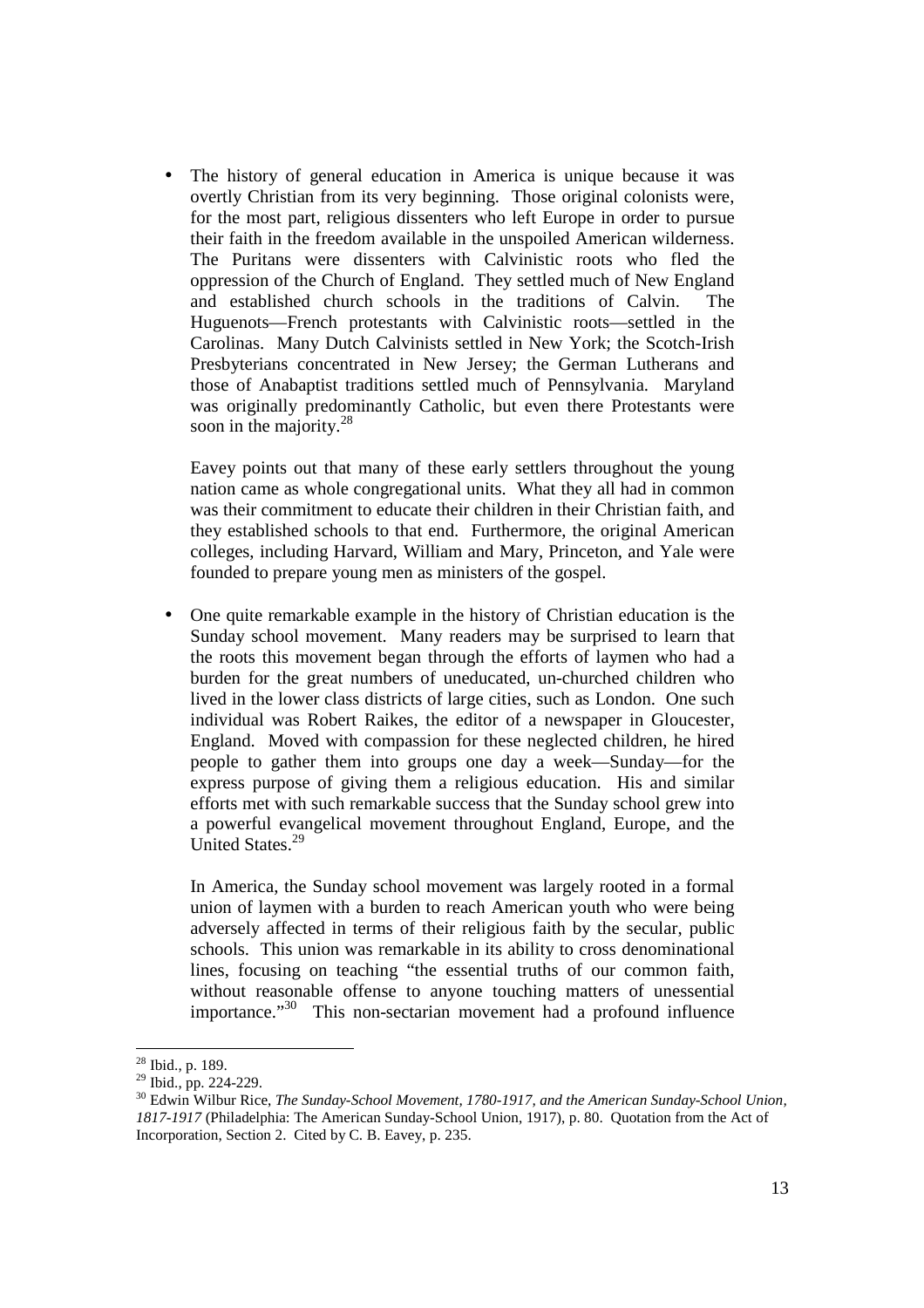among the youth of America, even though initially opposed by many among the clergy of the various denominations. Because of its widespread success, the Sunday school concept was later assimilated into the various denominations, thus losing much of its non-sectarian flavor.

#### **The Educational Precedent In History**

We can conclude from this summary overview that Christian education, in its various forms, was a key element at the heart of any dynamic movement of God's Spirit. *Spiritual vitality and effectiveness in evangelism is always characterized by an aggressive approach to teaching and instruction.* Indeed, education is at the heart of the Great Commission, and where it is aggressively pursued in dependence upon God's Spirit, the gospel is advanced with great effect. As theologian and philosopher Francis Schaeffer observed:

 The Holy Spirit can do what He will, but the Bible does not separate His work from knowledge; nor does the work of the Holy Spirit remove our responsibility as parents, pastors, evangelists, missionaries or teachers.<sup>31</sup>

The spread of the gospel is accomplished largely by the power of the Holy Spirit working through men and women who are stepping out in obedience to the "Go, therefore…" of the Great Commission. And the nature of their effort is largely educational – teaching and instructing in the knowledge of Biblical truths fundamental to the Christian faith. As Christians have been obedient to this imperative from Christ, the gospel has prospered; however, as we shall see in the following section, when there is less than wholehearted and aggressive commitment to this educational imperative, there is a corresponding decline of spiritual life.

#### **The Church's Abdication of Its Commission to Educate**

One of the common themes in the examples given above, as well as others not included in this paper, is the emphasis on the education of children and youth. Without exception, the forward moving church throughout its history recognized the strategic importance of the education of youth as the foundation for the church's on-going vitality and influence. We can think of the influence of Calvin's system of schools in Geneva and, in particular, his Academy of Geneva. Hundreds upon hundreds of Christian workers were produced from those who attended these schools, and their influence was felt throughout the world.

<sup>31</sup> Francis Schaeffer, *The God Who Is There* (Intervarsity Press; Downers Grove, Ill., 1968), p. 140.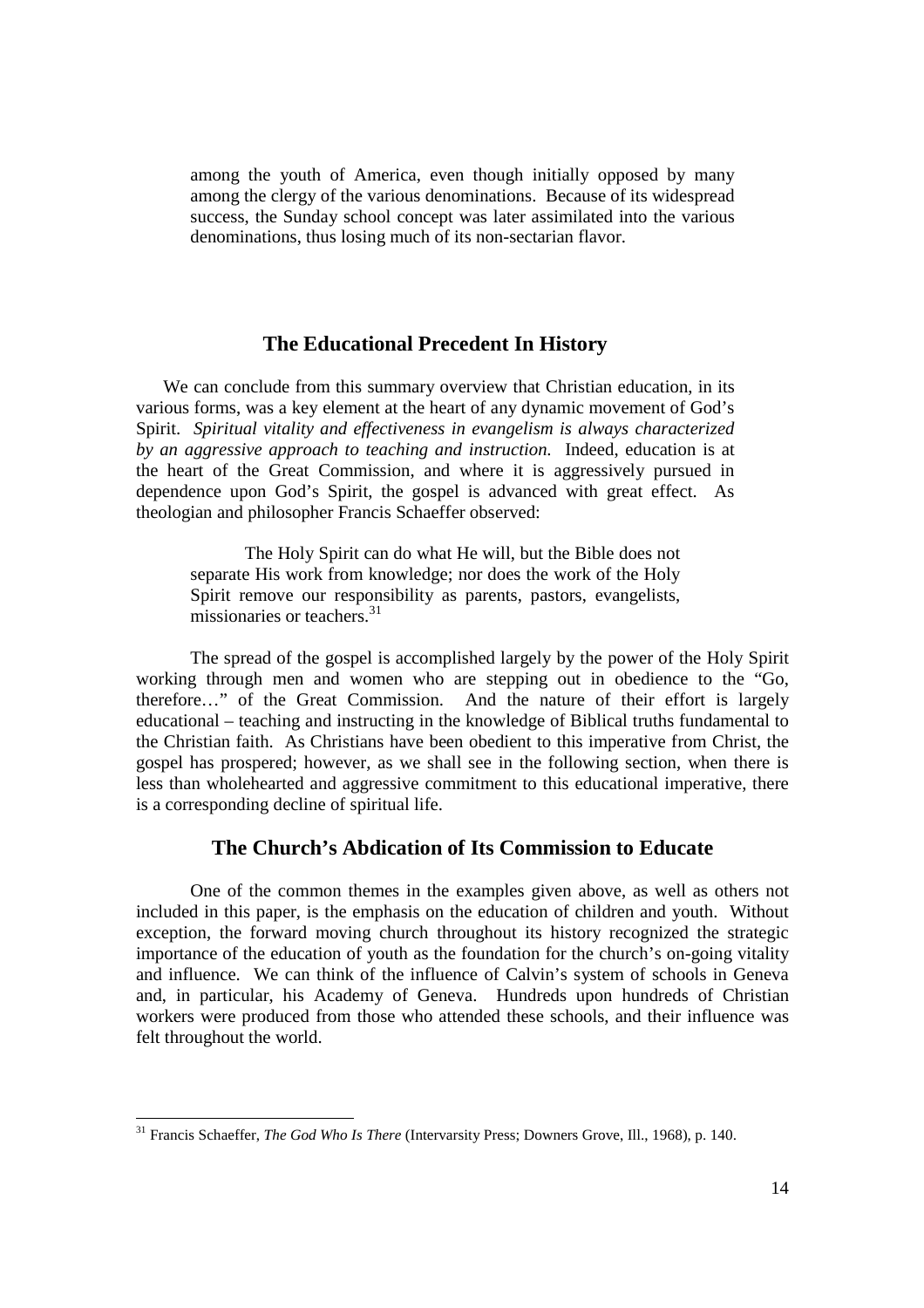Furthermore, Calvin's influence in the founding of systems of education helped bring about widespread social change. Not only were Christian workers multiplied, but the general citizenry were also educated in the Biblical value system. As already noted, the foundation of most of the western republics is rooted in this Reformation tradition and the education systems it produced. Likewise, the great missionary movements to the larger world have their roots in this Reformation base. The Reformation itself was fueled largely by the educational systems that rooted the general population in Biblical truth and prepared many of them to become dedicated Christian workers. Indeed, it is hard to overstate the strategic importance of education in the Reformation movement and its impact throughout the world.

Nevertheless, a shift began to take place throughout Europe and America that started an erosion of the Reformation foundations. Because of its relevance to our subject, we need to take a moment to outline the history of its development. We will concentrate especially on America, but with the understanding that what happened in America is mirrored in Europe.

A common theme among Reformation—and subsequent Evangelical—leaders was that a universal education should be provided for all children, regardless of class or gender. Such an education would be important not only for establishing future generations in Biblical truth (and thereby continuing to advance the gospel), but also to ensure good and stable governments by educating the general population to be contributing citizens rooted in the Christian worldview. Martin Luther observed:

Though there were no soul, nor heaven, nor hell, but only the civil government, would not this require good schools and learned men? . . . For the establishment of the best schools everywhere, both for boys and girls, this consideration is of itself sufficient, namely, that society, for the maintenance of civil order and the proper regulation of the household needs accomplished and well-trained men and women.<sup>32</sup>

Whether or not one agrees with their doctrine, we must understand that the mentality of many of the Reformers, including Luther, was not only to spread the gospel, but also the building of a society permeated by Christian values. Education was considered the key to building the base for such a society.

Because of the widespread Reformation influence in colonial America, the importance of education as a foundation for good government was reflected in the thinking of American civil leaders. And many agreed that the nature of such a universal education should be Protestant-based in order to produce citizens grounded in the Judeo-Christian worldview.<sup>33</sup>

<sup>32</sup> F. V. N. Painter, *Luther on Education* (St. Louis: Concordia Publishing House, 1928), pp. 194-196. Cited by C. B. Eavey, pp. 146-147.

 $\frac{33}{33}$  The contemporary interpretation by the Supreme Court of the First Amendment "Separation of Church" and State" clause is probably not representative of the founding fathers' intent.Rather than the attempted separation of government from religion, many historians contend that the amendment was intended to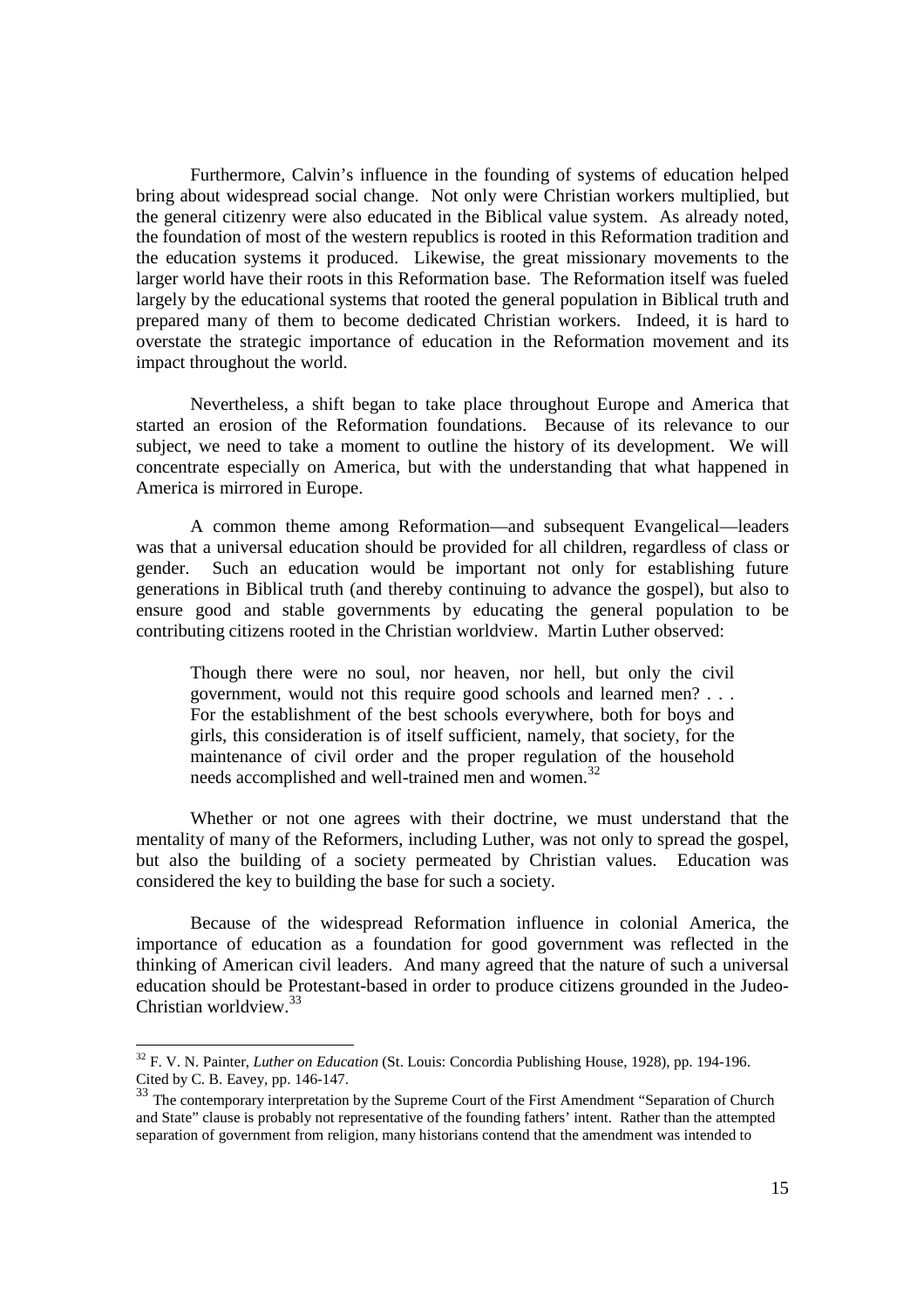In the years following the Revolution, America began to experience rapid population growth as a result of the western territories being opened and scores of immigrants arriving from Europe to settle these vast spaces. Along with the expansion of its population, the nation grew in its diversity of nationalities, languages, religious backgrounds, and cultural heritages. Many in civic leadership recognized that a national, standardized system of education could be instrumental in helping to meld this increasingly diverse population into a new, unified nation.

Yet, the sectarian nature of American education was a cause for concern. For example, there was a strong Calvinistic bias throughout the New England states. Whereas the Puritan population had at one time largely shared a common Calvinistic heritage, the population became much more diverse with widespread immigration. Many people resented the Calvinistic dogmas that were at odds with their own religious traditions.

Rapid population growth and an increasing religious diversity were two of the primary factors behind a growing movement to establish a national, standardized system of education. The goals of such a system were geared to providing a universal education for all citizens, to bring a sense of national cohesiveness, and to produce the kind of educated citizenry on which a democracy depends for its survival. Furthermore, it was felt that such a system controlled by the government—rather than by various church groups—would minimize the problem of sectarianism in education.

Without taking the time to thoroughly outline the development of public education, we will examine the philosophy of several of the primary leaders of the early public education movement.

Horace Mann (1796-1858), is known as the Father of the Common Schools. More than any single individual, Mann is associated with the establishment of public education in America. A professing Christian, Mann was nevertheless concerned about the sectarian nature of many of the church-sponsored schools and their failure to accommodate the larger, increasingly diverse citizenry. Along with fellow educator James Carter, Mann was instrumental in working with the Massachusetts legislature in establishing the nation's first system of state-sponsored schools.

Many Christians opposed this move toward state-sponsored education, believing schools should remain under the purview of the parents and church. There were other believers, however, who viewed it as an important step in the right direction for the young nation. Mann and others in the movement advocated the continuation of Bible

disallow any one sectarian religious group from controlling government, such as had been the case in England, where the Church of England was the dominant force in government. Many of the founding fathers were products of Reformation thought – or at least in agreement with basic Reformation values – and the idea of divorcing religion en masse from government would probably have been foreign to their thinking.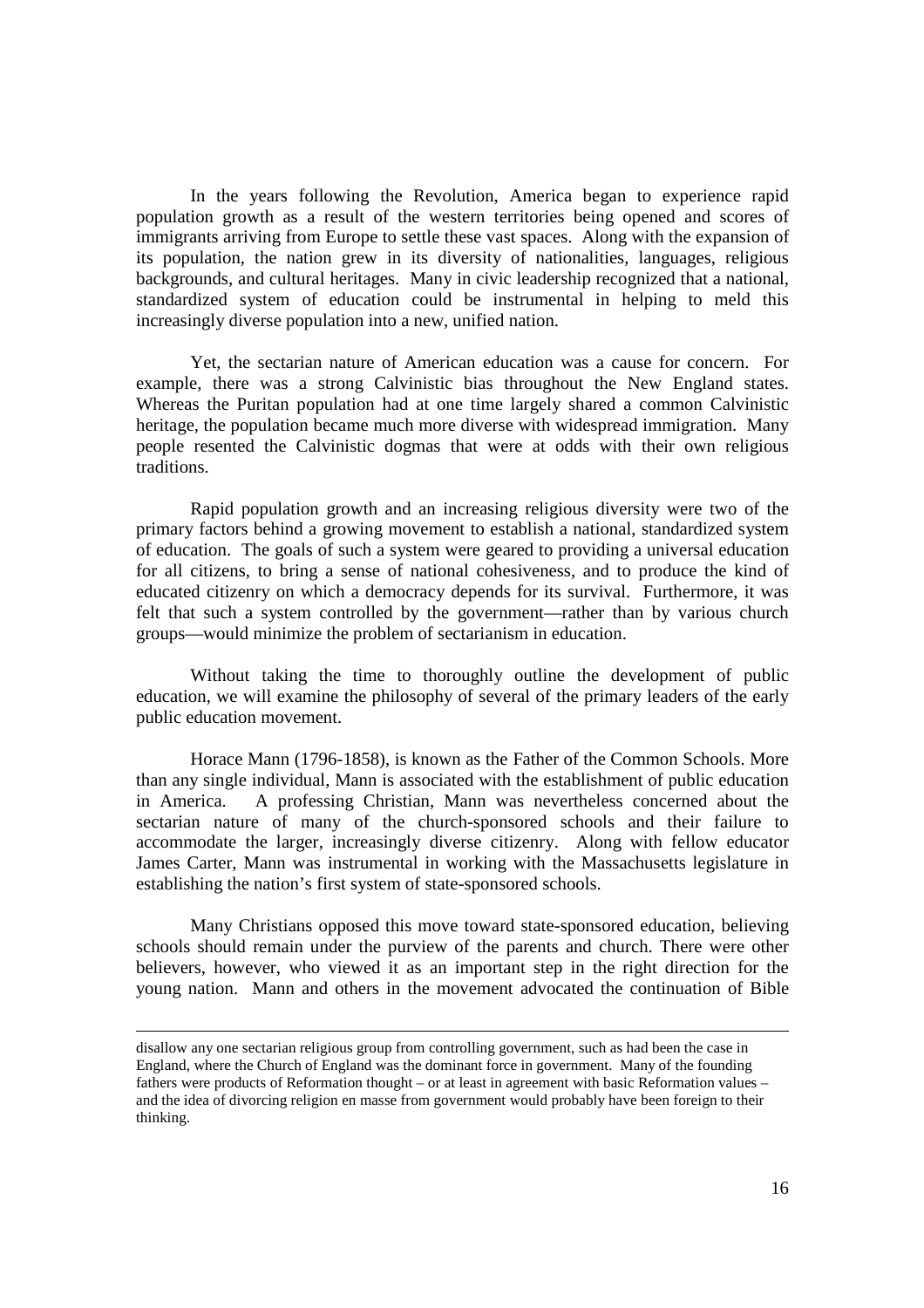teaching and general religious instruction throughout the public system. Thus, many Christians did not see the establishment of such schools as a threat to their faith. Christianity was considered the consensus faith in America, and there was every intention of its continuing to be freely propagated in the new public schools. There was also the promise that public education would be far less sectarian in nature than the parochial schools, and would therefore represent the interests of the larger population. And such was the case with much of public education through its early history.

However, contained in the seeds of this movement were other agendas not so readily apparent. For example, Mann believed that "[s]ociety, in its collective capacity, is a real, not a nominal sponsor and god-father for all its children."<sup>34</sup> This belief opened the door to the idea that the state had as great a responsibility for the child—if not more—than did the parents and the church. Furthermore, education was designed to provide not only a general education—the three Rs—but also the formation of the whole child in mind, body and spirit. Mann saw this as primarily the state's responsibility, with "the Sabbath school, the pulpit, and so forth. . . as . . . cooperative or auxiliary institutions."<sup>35</sup> In other words, what had previously been the sole purview of the parents and the church, Mann viewed as primarily the responsibility of the state. In his eyes, parents and the church were relegated to a secondary sphere of influence.

This point was not missed by Mann's opponents, who accused him of basing his public school ideas on the European models, especially the Prussian schools, which were viewed as tools of the state designed to mold and condition the citizenry to serve those in power in the government. This accusation carried significant weight because of Mann's association with James Carter, who shared leadership with Mann in the public education movement in Massachusetts. Carter believed strongly in the establishment of teacher training institutes which would create a cadre of instructors to serve as the conditioning agents of the state. Concerning the establishment of such institutes, Carter wrote,

An institution for the education of teachers. . . would form. . . a very important part of the free school system. It would be, moreover, precisely that portion of the system, which should be under the direction of the state. . . . Because we should thus relieve the clergy of an invidious task, and ensure to the public competent teachers, if such could be found and prepared. An institution for this purpose would become by its influence on society, and particularly on the young, an engine to sway the public sentiment, the public morals, and the public religion, more powerful than any other in the possession of government.<sup>36</sup>

<sup>34</sup> *Life and Works of Horace Mann,* Vol. II. (Boston: Lee and Shepard, 1891), p. 96, Lecture II, 1838, "Special Preparation a Prerequisite to Teaching."

 $35$  Ibid., p. 159, Report for 1847,  $11<sup>th</sup>$  Report.

<sup>36</sup> James G. Carter, *Essays upon Popular Education*, Containing a Particular Examination of the Schools of Massachusetts, and An Outline of the Institution for the Education of Teachers (Boston: Bowles and Dearborn, 1826), p. 49. This reference cited in Rousas Rushdoony's *The Messianic Character of American Education,* (The Craig Press: Nutley, NJ., 1979), p. ?.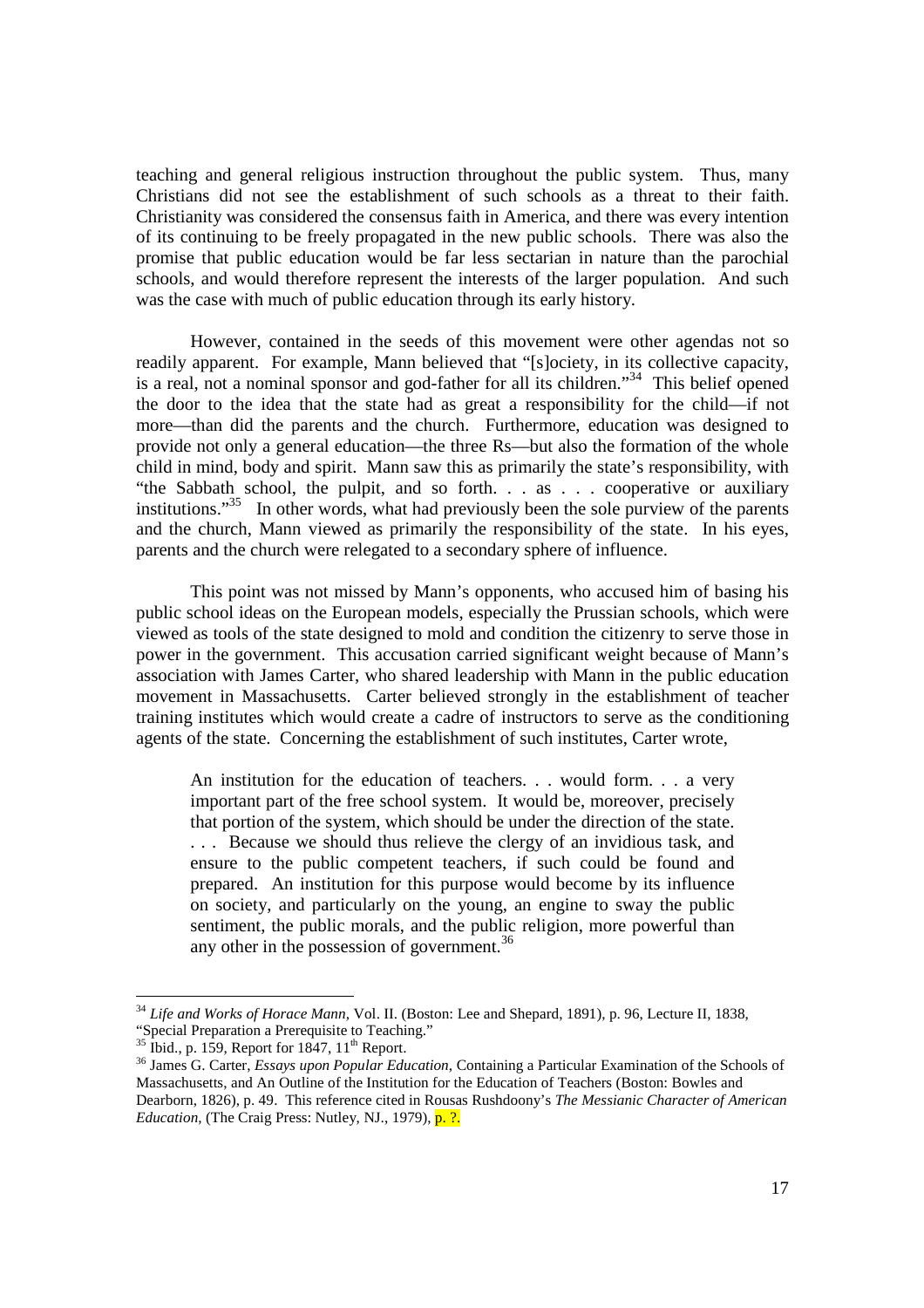Carter, with Mann at his side, saw the training and control of teachers as a direct function of the state with the goal of "swaying" the public sentiment in all areas. In other words, both Carter and Mann viewed education largely as a conditioning agent of the state and, in the above quotation, Carter pointedly speaks of removing the church – in the form of the clergy – from any direct responsibility for education. He also refers to the idea of *public religion* and hints at the concept of such religion being manipulated by the state. One might ask how those of the pre-Reformation and Reformation periods listed in the last section would have felt about this transfer of responsibility for the education of youth from the church to the state!

One other aspect of Mann's philosophy bears mentioning. Even though a professing Christian, Mann viewed Christianity much as did the philosopher Kant. For Kant, Christianity had value, not because it was necessarily true, but because it provided a common belief system and a set of moral, ethical standards by which society could operate in a unified, orderly manner. Kant suggested that without such a common belief system, society would deteriorate into a state of anarchy. (Whether or not Christianity was actually "true" was of secondary importance for Kant.)

In the same vein, Mann believed Christianity should be propagated in the public schools because of its utilitarian value. Mann believed in the perfectibility of man and society. He saw Christianity as a practical means to move society toward this utopian ideal. However, his emphasis on Christianity was not because he believed it to be objectively true, but because he felt it worked for the best interests of society in a utilitarian context.<sup>37</sup> It follows that if the primary criterion for truth is its utilitarian value, then what works best at one point may be in danger of being replaced by something else that works better in different times and in different circumstances. And this is precisely what happened in the evolution of the public school movement.

As public education became established, the Christian belief system began to give way to a new emphasis of secularism—the view that religious considerations should be removed from the public schools. The heart of this shift from Christianity to secularism is succinctly stated by humanist John Dewey, known as the Father of Progressive Education and a signer of the first *Humanist Manifesto*:

I cannot understand how any realization of the democratic ideal as a vital moral and spiritual ideal in human affairs is possible without surrender of the conception of the basic division to which supernatural Christianity is committed.<sup>38</sup>

The "division to which supernatural Christianity is committed" is Dewey's reference to the Christian understanding of transcendent truth and reality. He felt the imposition of exclusively Christian doctrines in the public school was harmful to the social development of a nation with such a diversity of backgrounds and beliefs as

<sup>37</sup> Rousas John Rushdoony, *The Messianic Character of American Education,* (The Craig Press: Nutley, NJ, 1979), p. 20.

<sup>38</sup> John Dewey, *A Common Faith* (Yale University Press: New Haven, CT, 1934), p. 84.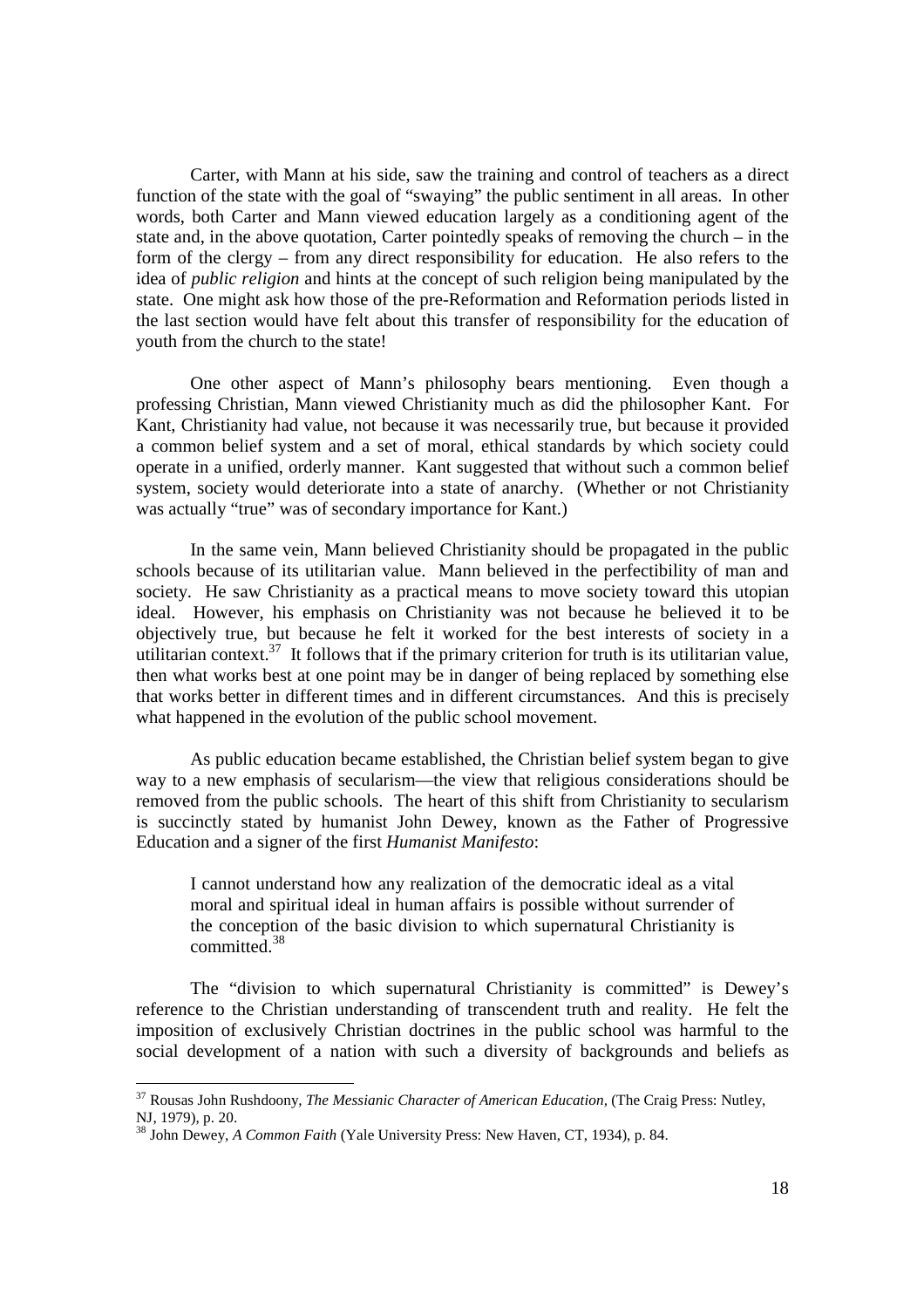represented by the American population. According to Dewey, education should be characterized by a religious neutrality which focused, instead, on secular values as determined by the state and those who controlled it. Yet, in what seems a contradiction of terms, he viewed humanism as the new American religion:

Here (in secular humanism) are all the elements for a religious faith that shall not be confined to sect, class, or race. Such a faith has always been implicitly the common faith of mankind. It remains to make it explicit and militant<sup>3</sup>

While Dewey spoke in the terminology of religious faith ("the common faith"), his words were not to be confused with Christianity. He viewed secularism as the militant new wave to bring in a new world order. And he saw public education as the vehicle by which to aggressively drive this social change, stating, ". . . the teacher always is the prophet of the true God and the usherer in of the true kingdom of God. $140$  In other words, Dewey viewed public education as the new American church and educators as its priests and prophets.

One does not need a great deal of discernment to see the secularist influences represented by Mann, Carter and Dewey, or to understand their aggressive plan to proselytize the youth of America in their "new" faith and social agenda. Those familiar with contemporary public education philosophy can find abundant evidence of the pervasive influence of these three men and other educational leaders who shared their views.

As these secularist forces gained momentum in the nineteenth century, various Christians began to sound the alarm. One of the more eloquent voices to speak out on this important issue was Princeton theologian A. A. Hodge:

I am as sure as I am of Christ's reign that a comprehensive and centralized system of national education, separated from religion, as is now commonly proposed, will prove the most appalling enginery for the propagation of anti-Christian and atheistic unbelief, which this sin-rent world has ever seen. $41$ 

Hodge recognized the potential for state-controlled education to move society from a Christian foundation to one of secularism. He feared that Christian religious influence was to be exorcised and religious "neutrality" established. He further observed:

The tendency is to hold that this system must be altogether secular. The atheistic doctrine is gaining currency, even among professed Christians

<sup>39</sup> Ibid., p. 87.

<sup>40</sup> John Dewey, *My Pedagogic Creed* (The Progressive Education Association : Washington, D. C.; 1897, 2<sup>nd</sup> Ed. 1929), p. 17.

<sup>&</sup>lt;sup>41</sup> A. A. Hodge, *Popular Lectures on Theological Themes*, (Presbyterian Board of Publications; Philadelphia, 1887), p. 283.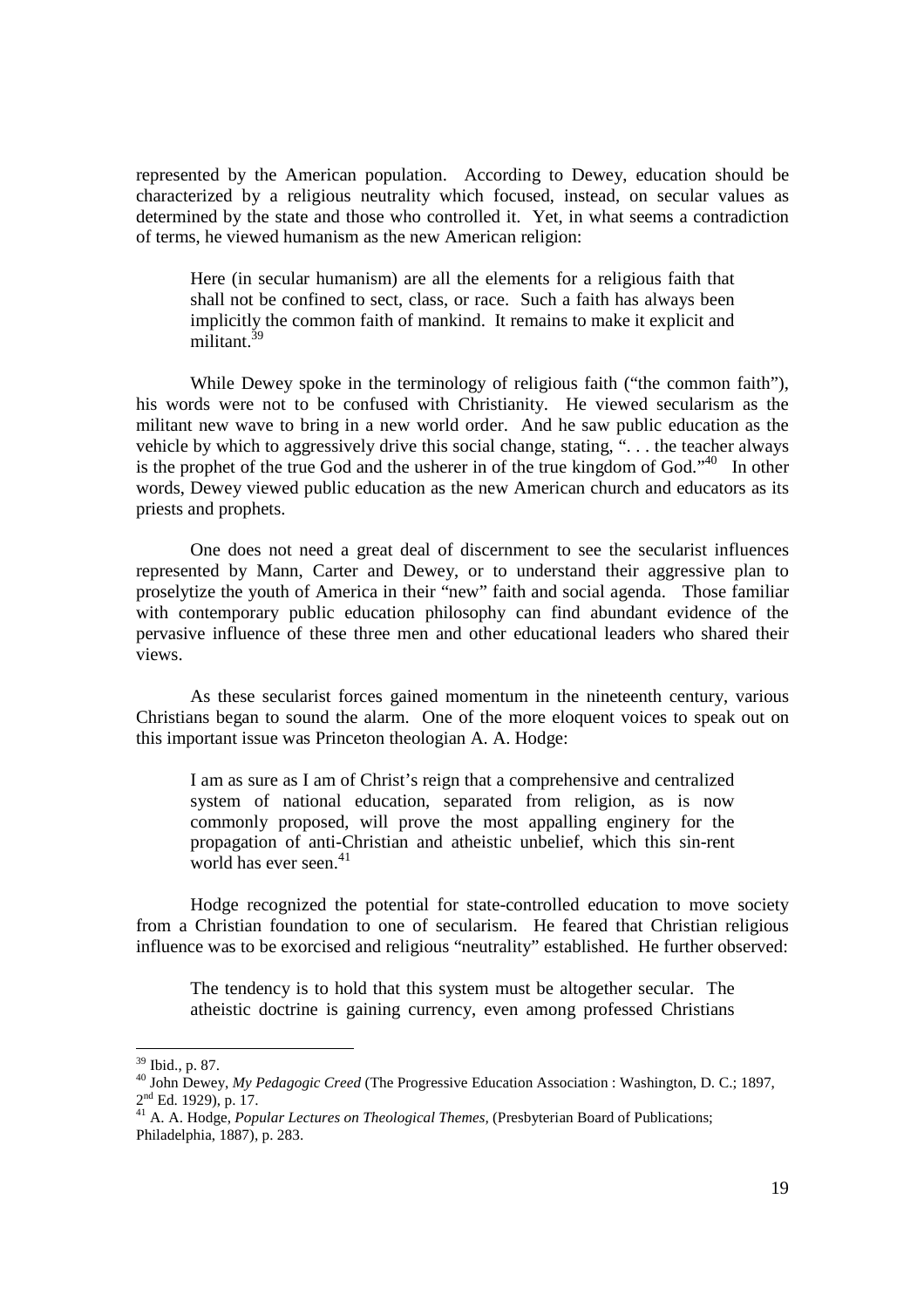and even among some bewildered Christian ministers, that an education provided by the common government should be entirely emptied of all religious character. . . It is self evident that on this scheme, if it is consistently and persistently carried out in all parts of the country, the United States system of national, popular education will be the most efficient and wide instrument for the propagation of Atheism which the world has ever seen.<sup>42</sup>

Considering that these words were published in 1887, Hodge demonstrated remarkable insight in predicting the impact of a public system of education removed from any singular religious influence. That prediction perfectly describes the state of contemporary American public education. Perhaps he was thinking of the statement made by Martin Luther as quoted earlier in this paper:

I am very much afraid that schools will prove to be the great gates of hell unless they diligently labor in explaining the Holy Scriptures, engraving them in the hearts of youth. I advise no one to place his child where the Scriptures do not reign paramount. Every institution in which men are not increasingly occupied with the Word of God must become corrupt.<sup>43</sup>

These are severe pronouncements by Hodge and Luther. Let us consider some of the evidences that validate the prescient warnings of both men.

#### **The Impact of Secular Education in Contemporary Culture**

We have summarized the retreat of the church from an aggressive and predominant role in the education of American youth and the subsequent emergence of secularism as the primary influence in public education. Francis Schaeffer made the following observation concerning the impact of secularism:

I find that everywhere I go – both in the United States and other countries – children of Christians are being lost to historic Christianity. This is happening not only in small groups in small geographic areas but everywhere…. We have left the next generation naked in the face of the twentieth century thought by which they are surrounded.<sup>44</sup>

If these words accurately depict the situation, they would suggest that there is a significant failure within the church to fulfill the Great Commission among its own youth. Is there any reasonable basis by which to confirm the accuracy of Schaeffer's statement?

 $42$  Ibid., p. 280.

<sup>&</sup>lt;sup>43</sup> *What Luther Says, Compiled by Ewald M. Plass (Concordia Publishing House, St. Louis, MO, © 1959),* p. 449.

<sup>&</sup>lt;sup>44</sup> Francis Schaeffer, *The God Who Is There* (Intervarsity Press; Downers Grove, IL, 1968), p. 139-140.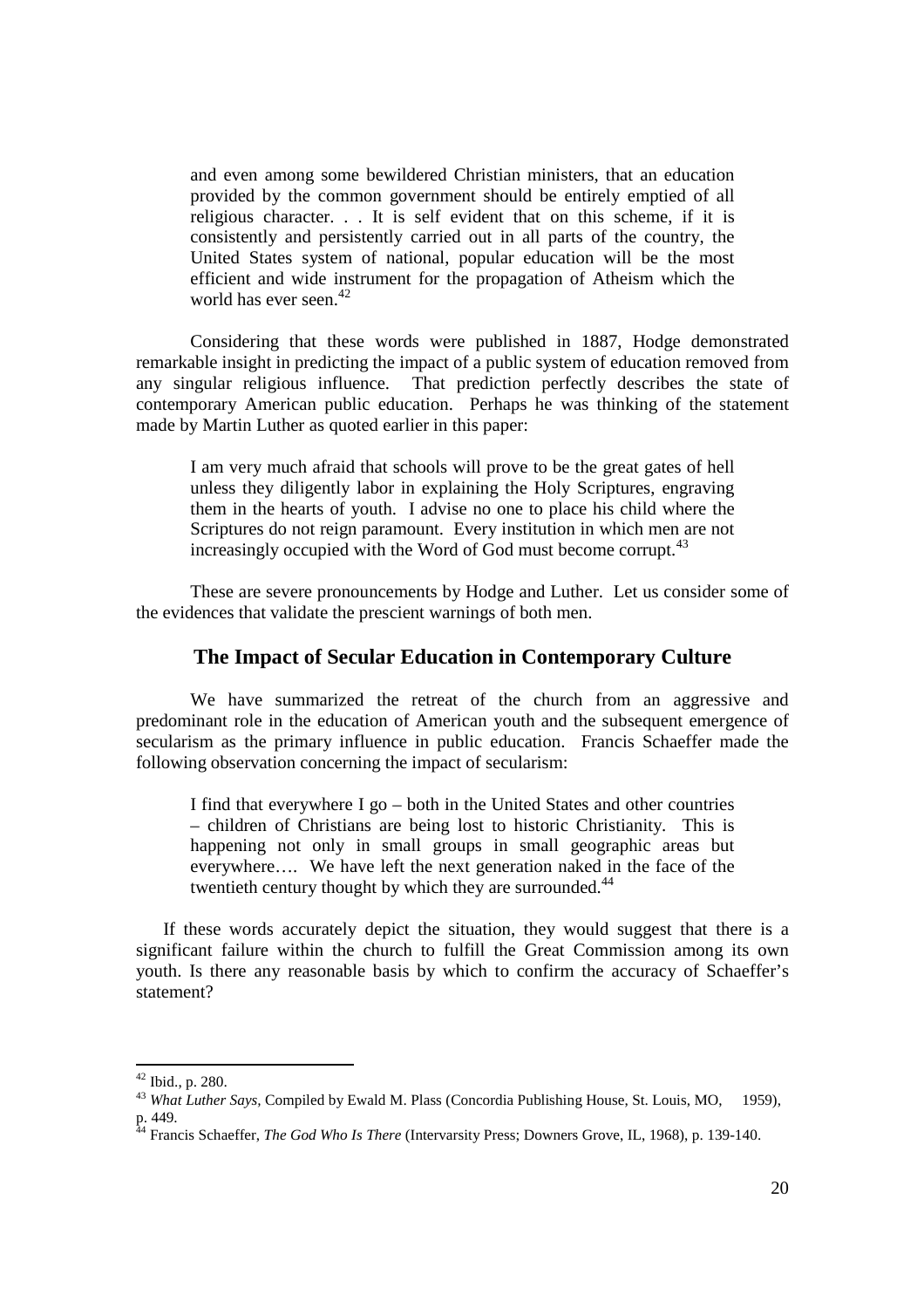Let us consider a few observations about contemporary society which illumine this increasing trend toward secularism:

- Among people of retirement age, more than half who responded to a *USA Today* opinion poll indicated belief in objective, absolute standards of moral right and wrong. However, four out of five (eighty percent) of eighteen to thirty-five year olds believe there is "no unchanging ethical standard of right and wrong."<sup>45</sup> In just two to three generations, we see a remarkable shift of values.
- According to the U.S. Census Bureau report released May 15, 2001, households headed by unmarried partners increased by approximately seventy-two percent during the 1990s. Nuclear families (the family unit consisting of father, mother, and children) dropped below twenty-five percent of total households. One third of all babies were born to unmarried women compared to 3.8 percent in 1940.<sup>46</sup>
- According to George Barna, seventy percent of American teenagers believe there is no such thing as absolute truth. Furthermore, these same teenagers do not view contradicting truth claims as problematic. In their view, contradiction is not to be equated with right versus wrong, or with truth and error. If there is no absolute truth, then all truth claims, even those that contradict, can be equally valid.
- Furthermore, seventy-two percent of teens believe the basis for determining what is ethical is whether or not it works for one personally. The idea of an absolute ethical standard is foreign to their thinking.<sup>47</sup>

 The evangelical community has not been immune to this erosion of traditional values:

- Pollster George Barna has concluded that only thirty-two percent of adults who claim to be born-again believe in the concept of moral absolutes.<sup>48</sup> This is significant because the Christian church has traditionally been the bastion of absolute truth; yet, less than half of the adult evangelical community now professes such a belief.
- The figure is even lower for born-again teens. Barna concludes that only nine percent of this group believes in moral absolutes.<sup>49</sup> This represents a difference of twenty-one percent between the born-again adults noted above and the born-again teen population. If this figure is accurate, it reflects a profound incursion of

<sup>&</sup>lt;sup>45</sup> George Barna, "Americans Are Most Likely to Base Truth on Feelings" (Barna Research Online; www.barna.org; February 12, 2002).

<sup>46</sup> James Dobson, *Family News from Dr. James Dobson*, July 2001 newsletter (Focus on the Family; Colorado Springs, Co.).

 $^7$  Ibid.

<sup>48</sup> George Barna, *Americans Are Most Likely to Base Truth on Feelings (*Barna Research Online; www.barna.org; February 12, 2002)

<sup>&</sup>lt;sup>49</sup> Ibid.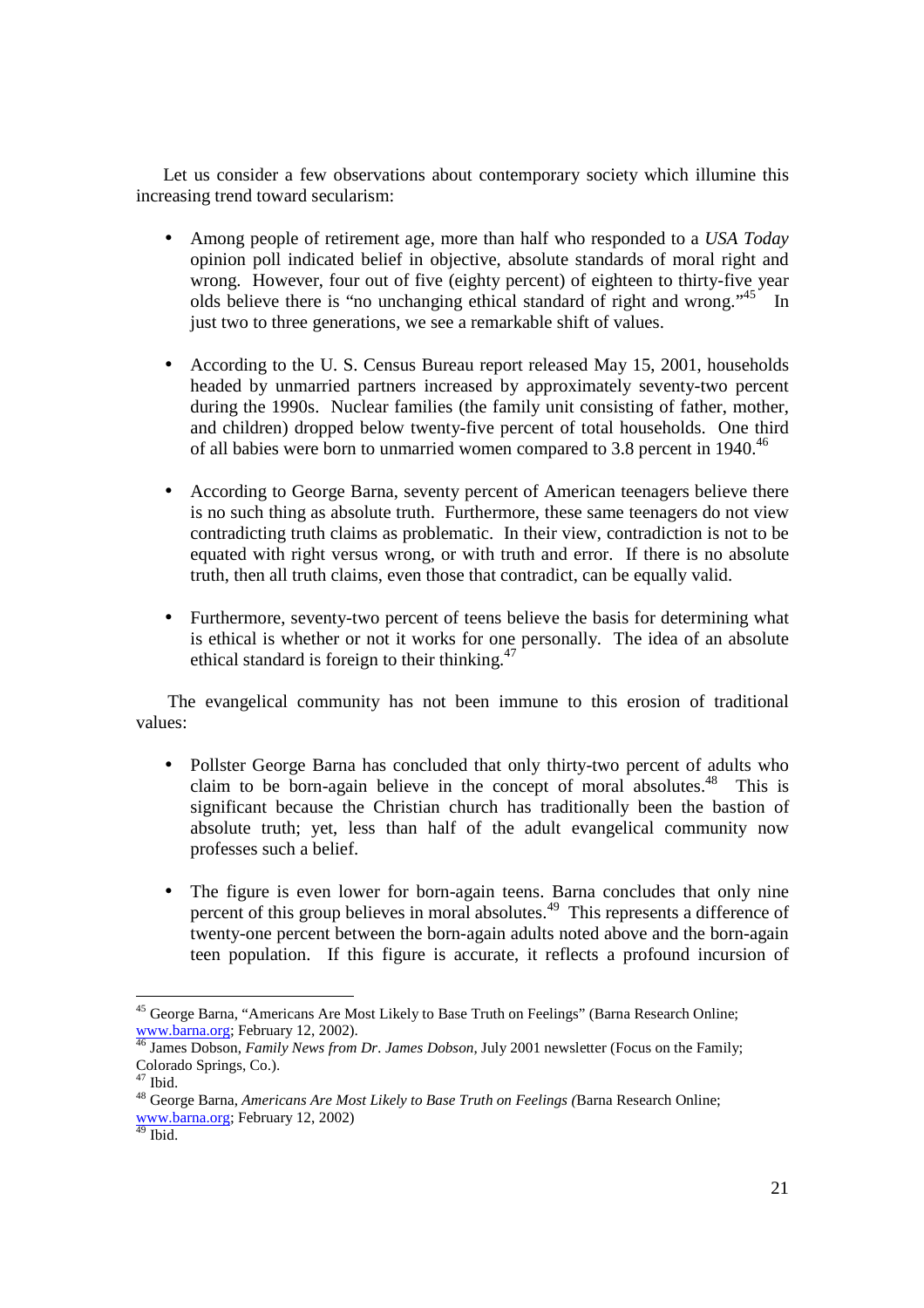secularist values into the evangelical youth culture over a period of just one generation. This pattern portends a critical challenge for the future viability of the church.

• Eighty-four percent of first year Christian college students cannot intelligently defend or explain their beliefs.<sup>50</sup> Perhaps this is why, according to one survey done with UCLA students, it was found that over fifty percent of incoming freshmen who professed faith in Jesus Christ had lost that faith by the time they became college seniors.<sup>51</sup>

Concerning the profound shift of values in our society, Christian apologist and youth specialist Josh McDowell observed:

. . . the society around you is undergoing what may be the fastest, most ominous cultural change in human history, something author Dennis McCallum calls 'a cultural metamorphosis, transforming every area of everyday life as it spreads through education, movies, television, and other media.' It is a change so vast that its implications are mind-boggling. Most frightening of all is that most Christians seem to be missing it.<sup>52</sup>

What is curious and troubling, as McDowell observes, is that the larger Christian community seems either oblivious or indifferent to the devastating impact of secular culture upon Christian youth. There appears to be in the Christian community a naïve affinity with secular institutions, especially the public school, when it is these very institutions that are at the center of propagating anti-Christian values. As pointed out by A. A. Hodge in 1887, the very leaders within the church who should be providing decisive leadership in standing against the trends toward secularism are "bewildered"<sup>53</sup> and seemingly confused in their accommodation of the public school system. Such an attempt at accommodation with the world certainly did not seem part of Jesus' approach to things! His was a more radical position of "He who is not with Me is against Me; and he who does not gather with Me scatters."<sup>54</sup> Those in the evangelical community who ignore this maxim do so at great cost to their youth.

But for those who take literally the teachings of Christ, there should be no reason for misunderstanding the impact of secular institutions on Christian youth. Hodge's prescient warning rings true as we look back over the last one hundred plus years and see the truth of his admonition that a secular system of public education would result in

<sup>52</sup> Josh McDowell, *The New Tolerance* (Tyndale House Publishers, Inc.; Wheaton, IL, ©1998), p. 9. McDowell quotes McCallum from *The Death of Truth* (Bethany House; Minneapolis, MN, 1996) p. 12.

<u>.</u>

<sup>50</sup> Ted Olson, "Many College Students Do Not Probe Beliefs," *Christianity Today* 41, no. 2 (February 3, 1997), 88.

<sup>&</sup>lt;sup>51</sup> Gary Lyle Railsback, "An Exploratory Study of the Religiosity and Related Outcomes Among College Students"; Doctoral dissertation, University of California, Los Angelos; 1994. Cited by Summit Ministries, *Truth&r Consequences,* A Summit Ministries Newsletter; 2002 - #1 (October). www.summit.org.

<sup>53</sup> A. A. Hodge, *Popular Lectures on Theological Themes,* (Presbyterian Board of Publications; Philadelphia, 1887), p. 283.

 $54$  Matthew 12:30.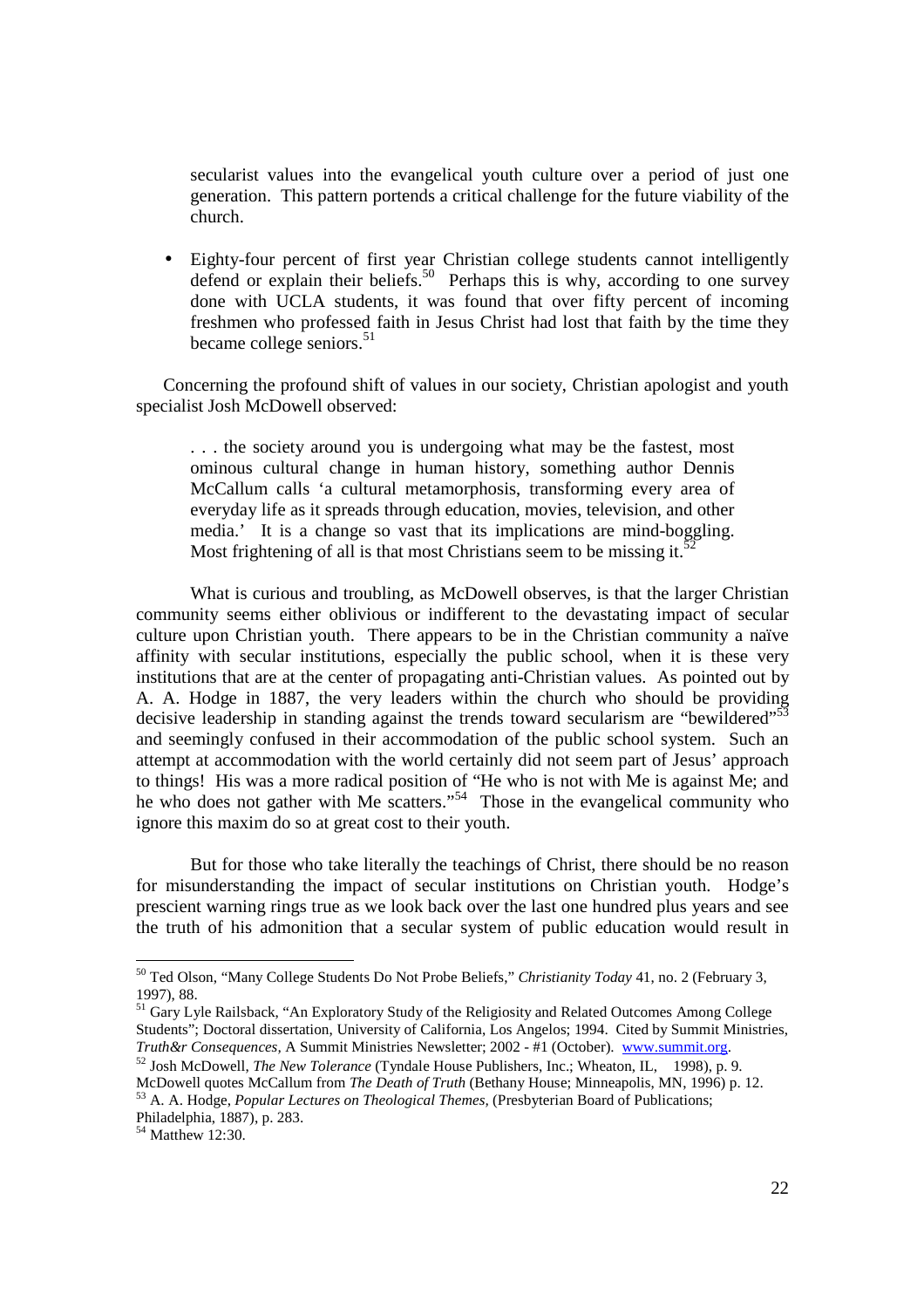profound, anti-Christian social change. The eminent Christian apologist C. S. Lewis recognized what was taking place in western culture and addressed it in what he considered one of his most important works: the *Abolition of Man*. He chose this title because he perceived the threat posed by the "new" educational theories which focused on social conditioning rather than on the traditional emphasis of teaching knowledge, values and critical thinking skills:

. . . the difference between the old and the new education will be an important one. Where the old initiated, the new merely 'conditions.' The old dealt with its pupils as grown birds deal with young birds when they teach them to fly: the new deals with them more as the poultry-keeper deals with young birds – making them thus or thus for purposes of which the young birds know nothing. In a word, the old was a kind of propagation – men transmitting manhood to men: the new is merely propaganda.<sup>55</sup>

Lewis understood that this *new*, secular education deliberately disconnected its students from the traditional values of western culture as rooted in Christianity and replaced them with a new relativism as determined by an elite group of conditioners (Dewey's high priests of education!). Were he alive today, Lewis probably would not be surprised at the dramatic social change reflected in the above statistics. Nor would he be surprised at the aggressive nature of the secularist educators. Richard Rorty, a popular spokesman for post-modern, secular culture, writes:

The fundamentalist parents [i.e., Christians] of our fundamentalist students think that the entire "American liberal establishment" is engaged in a conspiracy. These parents have a point. When we American college teachers encounter religious fundamentalists, we do not consider the possibility of reformulating our own practices of justification so as to give more weight to the authority of the Christian scriptures. Instead, we do our best to convince these students of the benefits of secularization. Rather, I think these students are lucky to find themselves under the benevolent Herrschaft [power and control] of people like me, and to have escaped the grip of their frightening, vicious, dangerous parents.<sup>56</sup>

Considering the growing aggressiveness of secularism, coupled with the inadequate founding of Christian young people in the fundamentals of their faith, the high casualty rate among evangelical youth should not surprise the Christian community. As Francis Schaeffer observed,

It is unreasonable to expect people of the next generation at any age to continue in the historic Christian position unless they are helped to see

<sup>&</sup>lt;sup>55</sup> C. S. Lewis, *The Abolition of Man* (Broadman and Holman Publishers; Nashville, TN, © 1944 by MacMillan; First Touchstone Edition 1996), p. 34.

<sup>56</sup> Robert B. Brandon, ed., *Rorty and His Critics* (Blackwell Publishers, Malden, MA., 2000), pp 21-22.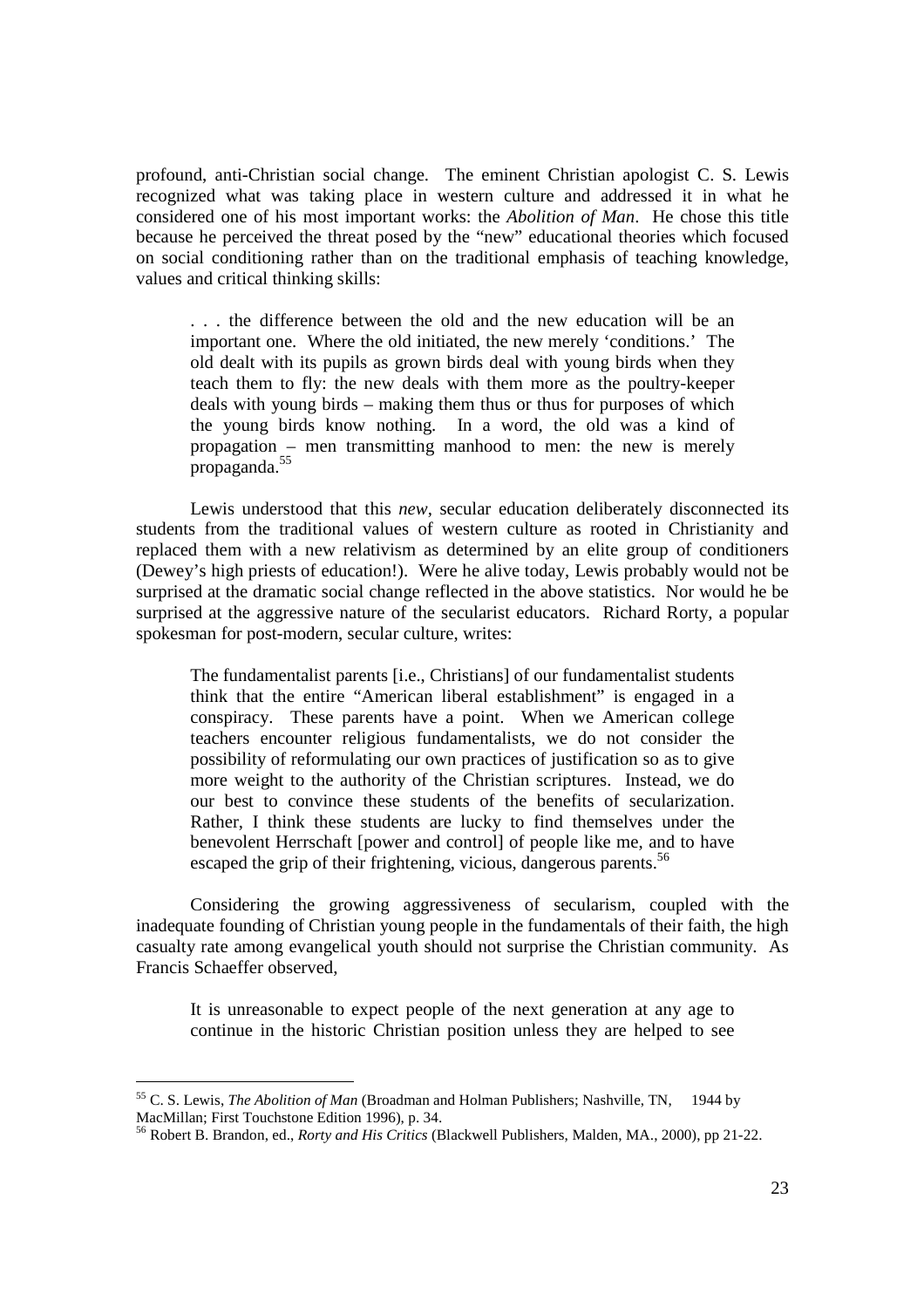where arguments and connotations brought against Christianity and against them by their generation are fallacious.<sup>57</sup>

What, then, should be the response of the Christian community to the influences of secularism, especially as it affects our children?

#### **The Great Commission Revisited**

There must be a call to arms and a renewed emphasis on the educational imperative of the Great Commission and its application to the discipleship of all segments of the church – *especially its youth* – if the church is to maintain its vibrancy and influence in culture. C. B. Eavey's observation, as quoted previously, makes a simple but profound point:

So long as the church continued this practice of teaching the Bible it thrived, but when it neglected its teaching function it declined in spiritual life. $58$ 

 The reader is certainly aware at this point that a seemingly inordinate portion of this paper has been focused on the negative influence of public education on Christian youth. It would appear at first glance that the author has deviated from the central theme of The Great Commission and its wider application. However, as Hodge, Wesley, Schaeffer and others observed in their writings, the strategic target in this battle between secularism and Christianity is the next generation. Understanding why we find ourselves where we do is an important part of developing an effective strategy to counter these trends. The effectiveness of the church in winning its youth will certainly prove to be one of the most important spiritual battles of the twenty-first century.

Unfortunately, much of contemporary Christian leadership seems to have been lulled into a curious position of accommodation with secularism, especially when it comes to the relationship of the church to public education. There is a sense of wanting to remain in the public system as salt and light in order to maintain a Christian witness and influence. However, experience seems to show that a significant percentage of churched youth are unable to maintain their Christian faith in the face of increasingly militant secularism. As their Christian presuppositions are called into question, Christian youth lose their basis for belief because of their shallow understanding of the intellectual basis of Christianity.

Remember that we are talking about children and youth who are in their developmental stages of forming their own belief system. Throughout the history of the church, the education of youth has been viewed as a time of nurturing and training. The idea of placing such tender shoots under the care of secularists during their formative years would have been a repugnant practice to such a Reformation giant as Luther. What will it take for the larger body of evangelical leadership and Christian parents to awaken

<u>.</u>

<sup>57</sup> Francis Schaeffer, *The God Who Is There* (Intervarsity Press; Downers Grove, ILL, 1968), p. 139.

<sup>58</sup> C. B. Eavey, *History of Christian Education,* (Moody Press, Chicago, ILL, 1971), p. 189.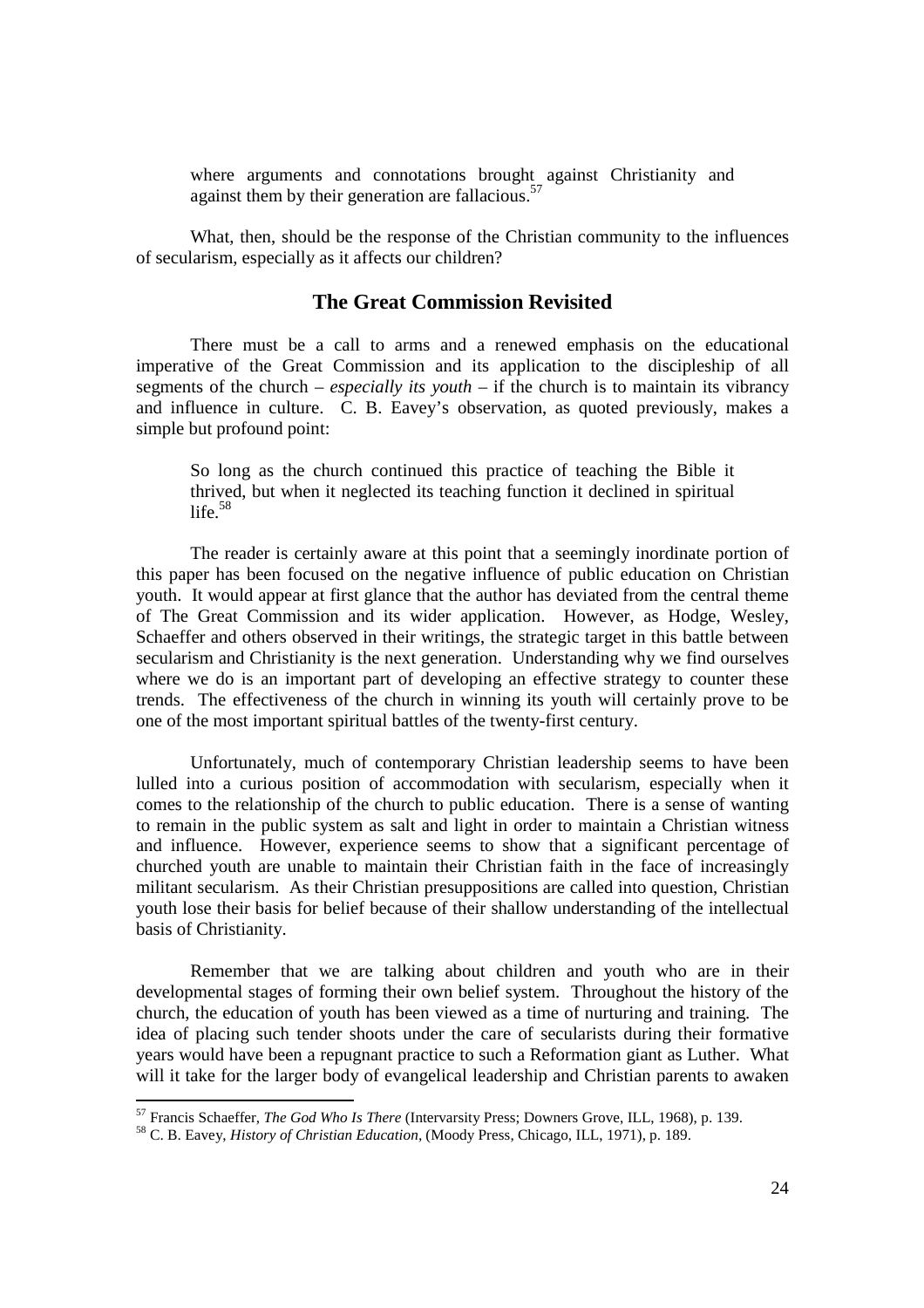to the inherent contradiction of placing the children and youth of the church under the tutelage of secularists? How did the church drift so far away from its traditional role in educating its youth? What can explain the curious silence of many evangelical pastors and leaders when it comes to the secular influence of public education? What degree of spiritual loss and devastation will it take before the evangelical community awakens to its plight?

Perhaps a primary reason for the strange accommodation by the church to public education is the fact that it started out as a benign movement that maintained a strong Christian influence in its early history. It also promised a less sectarian emphasis that appealed to the larger and more diverse population. However, as the Christian influence waned and that of secularism grew, the Christian population was gradually desensitized and accepted public education as the norm (how quickly we forget our traditions of Christian education!).

Another dynamic in the church's accommodation of public education is its convenience. Those who have chosen to home school or to sponsor Christian schools understand their great cost in both human and material resources. A tax supported public education certainly is appealing in many respects. But, sadly, what is packaged in the guise of "free education" has come at great cost to the Christian community.

As secularism becomes increasingly militant and dominant in the public arena, a growing segment of the Christian community seems to be awakening to the threat. Eminent talk-show host and psychologist James Dobson, issued a call not long ago for Christian parents to seriously consider educational alternatives to public education.<sup>59</sup> In recent years, best-selling author Dr. Laura Schlessinger has begun urging Christian parents to send their children to non-public schools or to home school them.<sup>60</sup> Other leaders and organizations are echoing the call for Christian parents to exit public education in order to place their children in a Christian educational environment.<sup>61</sup> Respected Christian philosopher J. P. Moreland suggests that if the church is to be successful in winning its youth, it will do so only through an aggressive strategy of Christian education in the form of the Christian school supported by the church at large.<sup>62</sup>

This may seem a radical departure from the status quo. After all, Jesus did indicate to his disciples that they must remain in the world.<sup>63</sup> But all such sayings of Christ must be qualified in the context of the whole of Biblical teaching. Paul stated to the Corinthians that the nature of his ministry was to destroy "speculations and every lofty thing raised up against the knowledge of God...taking every thought captive to the

<sup>&</sup>lt;sup>59</sup> James Dobson, "Pulling Kids from Public Schools," a Focus on the Family broadcast by James Dobson featuring special guest Dick Carpenter; first broadcast in July, 2002. For more information access www.family.org.

<sup>60</sup> Dr. Laura Schlessinger, *Time for Public Schools to Throw in the Towel,* (The Baptist Banner; Alexandria, VA, April 2003), pp 15, 26.

<sup>&</sup>lt;sup>61</sup> The Exodus Mandate Project, www.exodusmandate.org

<sup>62</sup> <sup>63</sup> John 17:11-18.